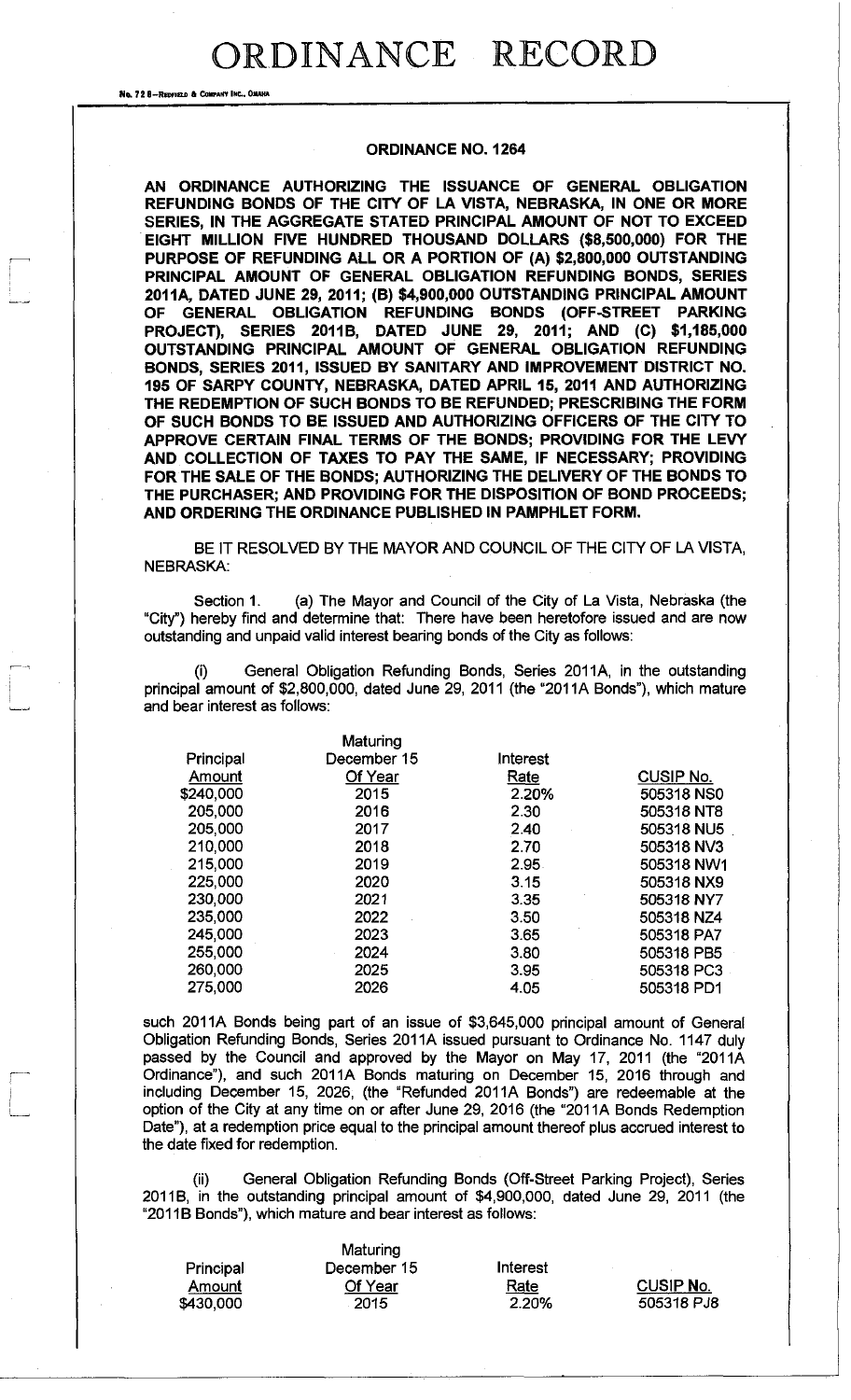No. 72 8-REDFIELD & COMPANY INC., OMAHA

| 445,000 | 2016 | 2.30 | 505318 PK5 |
|---------|------|------|------------|
| 450,000 | 2017 | 2.40 | 505318 PL3 |
| 465,000 | 2018 | 2.70 | 505318 PM1 |
| 475,000 | 2019 | 2.95 | 505318 PN9 |
| 495,000 | 2020 | 3.15 | 505318 PP4 |
| 505,000 | 2021 | 3.35 | 505318 PQ2 |
| 525,000 | 2022 | 3.50 | 505318 PR0 |
| 545,000 | 2023 | 3.65 | 505318 PS8 |
| 565,000 | 2024 | 3.80 | 505318 PT6 |
|         |      |      |            |

such 2011B Bonds being part of an issue of \$6,495,000 principal amount of General Obligation Refunding Bonds (Off-Street Parking Project), Series 2011B issued pursuant to Ordinance No. 1148 duly passed by the Council and approved by the Mayor on May 17, 2011 (the "2011B Ordinance"), and such 2011B Bonds maturing on December 15, 2016 through and including December 15, 2024, (the "Refunded 2011B Bonds") are redeemable at the option of the City at any time on or after June 29, 2016 (the "2011B Bonds Redemption Date"), at a redemption price equal to the principal amount thereof plus accrued interest to the date fixed for redemption.

(iii) General Obligation Refunding Bonds, Series 2011, in the outstanding principal amount of \$1,185,000, dated April 15, 2011 (the "2011 SID Bonds"), which mature and bear interest as follows:

|           | Maturing |          |                  |
|-----------|----------|----------|------------------|
| Principal | April 15 | Interest |                  |
| Amount    | Of Year  | Rate     | <b>CUSIP No.</b> |
| \$105,000 | 2016     | 2.75%    | 80374K AE5       |
| 105,000   | 2017     | 3.05     | 80374K AF2       |
| 105,000   | 2018     | 3.35     | 80374K AG0       |
| 110,000   | 2019     | 3.60     | 80374K AH8       |
| 115,000   | 2020     | 3.85     | 80374K AJ4       |
| 115,000   | 2021     | 4.05     | 80374K AK1       |
| 125,000   | 2022     | 4.25     | 80374K AL9       |
| 130,000   | 2023     | 4.45     | 80374K AM7       |
| 135,000   | 2024     | 4.65     | 80374K AN5       |
| 140,000   | 2025     | 4.80     | 80374K AP0       |
|           |          |          |                  |

such 2011 SID Bonds being part of an issue of \$1,550,000 principal amount of General Obligation Refunding Bonds, Series 2011, issued by Sanitary and Improvement District No. 195 of Sarpy County, Nebraska (the "District") pursuant to a bond resolution duly adopted by the Board of Trustees of the District on March 10, 2011 (the "2011 SID Resolution"). The District has since been annexed by the City and the Refunded 2011 SID Bonds are valid and legally binding obligations of the City. Such 2011 SID Bonds maturing on April 15, 2017 through and including December 15, 2025, (the "Refunded 2011 SID Bonds"), are redeemable at the option of the City at any time on or after April 15, 2016 (the "2011 SID Bonds Redemption Date" and, together with the 2011A Bonds Redemption Date and the 2011B Bonds Redemption Date, the "Redemption Dates"), at a redemption price equal to the principal amount thereof plus accrued interest to the date fixed for redemption.

(b) (i) All of the 2011A Bonds, the 2011B Bonds and the 2011 SID Bonds (collectively, the "2011 Bonds") are valid, interest bearing obligations of the City; (ii) since the 2011 Bonds were issued, the rates of interest available in the market have so declined that by issuing its refunding bonds to provide funds for the payment and redemption of a portion of the 2011 Bonds, all as set out above, a substantial savings in the amount of yearly running interest will be made to the City; (iii) all or a portion of the Refunded 2011A Bonds, the Refunded 2011B Bonds and the Refunded 2011 SID Bonds (as called for redemption, collectively, the "Refunded Bonds") are herein authorized to be called for redemption; (iv) for the purpose of providing for the payment and redemption of the Refunded Bonds as above set out and to pay costs of issuance thereof, it is in the best interest of the City to issue general obligation refunding bonds of the City, in one or more series, in the aggregate stated principal amount of not to exceed \$8,500,000 (the "Bonds"); and (v) except as set forth herein, the City has no bond sinking funds on hand for the retirement of the Refunded Bonds not required for the timely payment of principal and interest due on the Redemption Dates.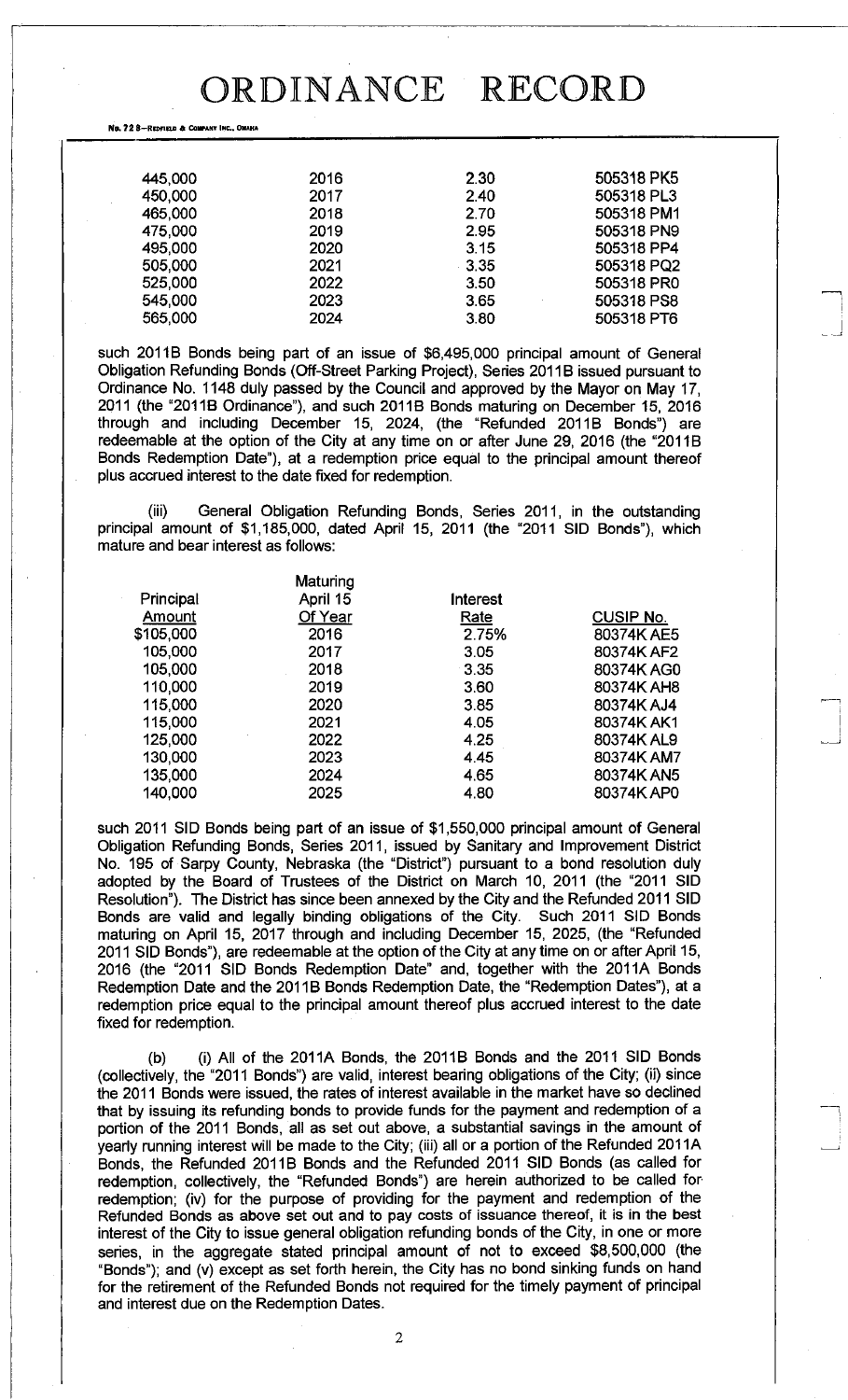No. 72 8-REDFIELD & COMPANY INC., OMAHA

Section 2. (a) The Mayor and Council further find and determine that (a) it is necessary, desirable, advisable and in the best interest of the City to provide for the payment and redemption of the Refunded Bonds; and, (b) all conditions, acts and things required by law to exist or to be done precedent to the issuance of the Bonds, in one or more series, in the aggregate stated principal amount of not to exceed \$8,500,000 pursuant to Section 10-142, Reissue Revised Statutes of Nebraska, as amended, and other applicable statutes, do exist and have been done as required by law. To provide funds for the purpose of refunding the Refunded Bonds as set out in Sections 1 and 2 hereof, there shall be and there are hereby ordered issued the General Obligation Refunding Bonds of the City, in one or more series, in the aggregate stated principal amount of not to exceed Eight Million Five Hundred Thousand Dollars (\$8,500,000).

(b) The Bonds or any portion thereof are hereby authorized to be sold pursuant to a negotiated sale with D.A. Davidson & Co., as initial purchaser (the "Underwriter"). In connection with such sale, the Mayor, City Clerk or Director of Administrative Services (each, an "Authorized Officer") are hereby authorized to specify, determine, designate, establish and appoint, as the case may be, in one or more written designations which may be included in a bond purchase agreement (each, a "Designation"), (i) the aggregate purchase price of the Bonds and the underwriting discount which shall not exceed 0.75% of the aggregate stated principal amount thereof, (ii) the form and contents of any bond purchase agreement in connection with such sale, (iii) the title (including series designation), dated date (which shall not be later than September 15, 2016), aggregate principal amount (including the aggregate principal amounts of serial Bonds and term Bonds, if any), which aggregate stated principal amount shall not exceed \$8,500,000, and the final maturity date, which shall not be later than December 15, 2026, (iv) the principal amounts maturing in each year, (v) the rate or rates of interest to be borne by each principal maturity, provided that the present value savings resulting from refunding the Refunded Bonds is not less than 3.0% of the Refunded Bonds, (vi) the principal payment dates and interest payment dates, (vii) whether the Bonds will be subject to redemption prior to their stated maturity, and if subject to such optional redemption, the provisions governing such redemption, including a redemption price not to exceed 104% of the principal amount then being redeemed plus accrued interest to the date of redemption, (viii) the amount and due date of each sinking fund installment for any of the Bonds issued as term Bonds, (ix) the designation of the Paying Agent and Registrar and the form and content of any agreement between the City and such entity and (x) all other terms and provisions of the Bonds not otherwise specified or fixed by this Ordinance.

(c) The Authorized Officers, or each individually, are hereby authorized to irrevocably call any or all of the Refunded Bonds for redemption on such date or dates he or she determines appropriate, which date or dates shall be the Redemption Dates hereunder. The Authorized Officers, or each individually, are hereby authorized to designate, approve, execute and deliver, as the case may be (i) the form, content, terms and provisions of any published and/or mailed notice of redemption with respect to the payment and redemption of the Refunded Bonds, (ii) an Escrow Agent, (iii) the form, content, terms and provisions of an Escrow Agreement with the Escrow Agent for the purpose of providing for the deposit in trust with the Escrow Agent a portion of the net proceeds of the Bonds, the investment of such net proceeds pending their application, the application of such proceeds and any investment income to the payment of all of the principal of and interest on the Refunded Bonds maturing on or before the Redemption Date and the application of the balance of such proceeds and any investment income thereof to the redemption and retirement of the Refunded Bonds on the Redemption Date.

Section 3. The Bonds shall be issued in fully registered form in the denomination of \$5,000 or any integral multiple thereof. The date of original issue for the Bonds shall be date of original delivery. Interest on the Bonds, at the respective rates for each maturity, shall be payable semi-annually on June 15 and December 15 of each year beginning June 15, 2016 (or such other date or dates as may be determined in a Designation, each an "Interest Payment Date"), and the Bonds shall bear such interest from the date of original issue or the most recent Interest Payment Date, whichever is later. The interest due on each Interest Payment Date shall be payable to the registered owners of record as of the fifteenth day immediately preceding the Interest Payment Date (the "Record Date"), subject to the provisions of Section 4 hereof. The Bonds shall be numbered from 1 upwards in the order of their issuance. No Bond shall be issued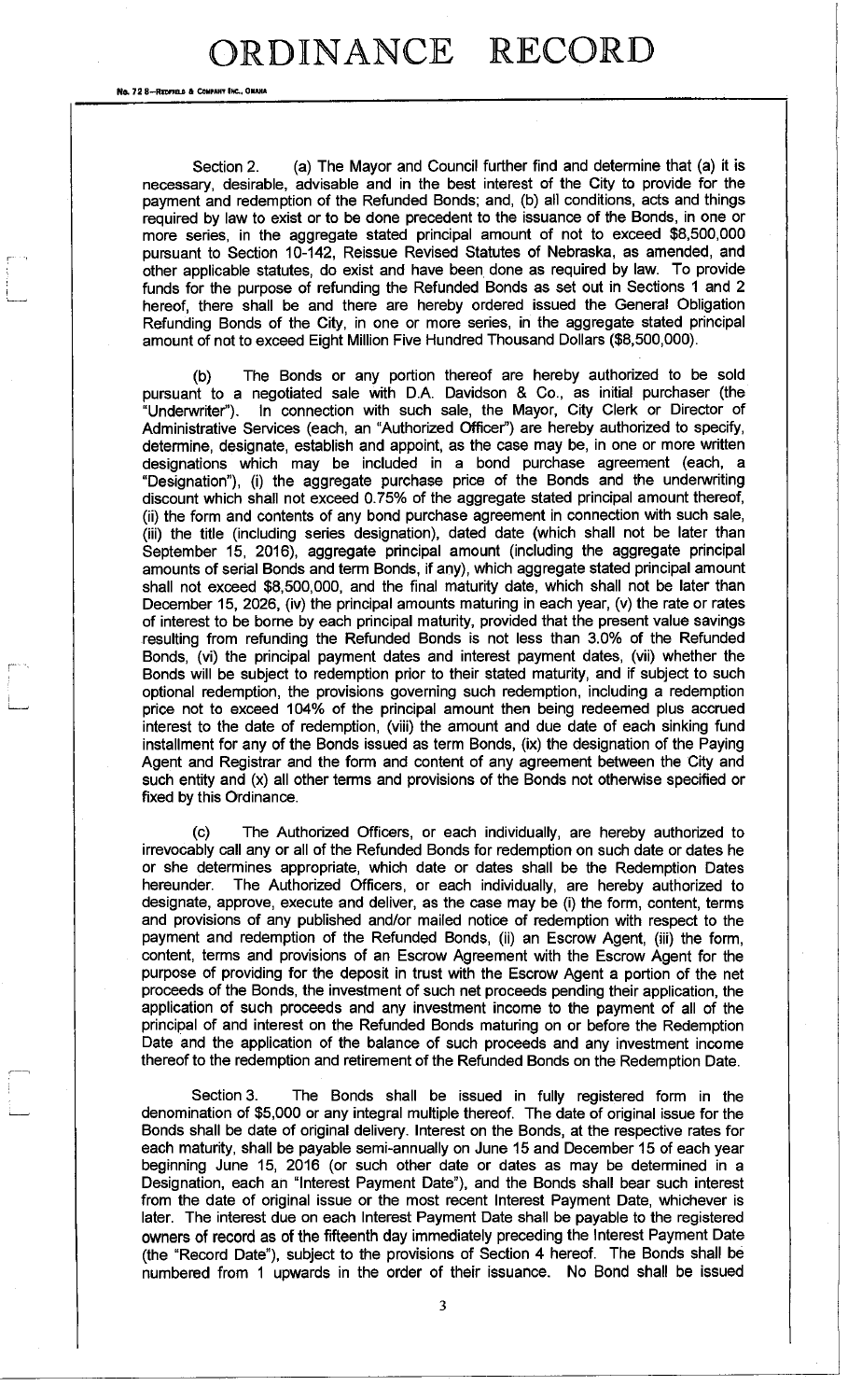No. 72 S-REDFIELD & COMPANY INC., OWAH

originally or upon transfer or partial redemption having more than one principal maturity. The initial bond numbering and principal amounts for each of the Bonds issued shall be as directed by the initial purchaser thereof. Payments of interest due on the Bonds prior to maturity or earlier redemption shall be made by the Paying Agent and Registrar, designated in Section 4 hereof, by mailing a check or draft in the amount due for such interest on each Interest Payment Date to the registered owner of each Bond, as of the Record Date for such Interest Payment Date, to such owner's registered address as shown on the books of registration as required to be maintained in Section 4 hereof. Payments of principal due at maturity or at any date fixed for redemption prior to maturity, together with unpaid accrued interest thereon, shall be made by the Paying Agent and Registrar to the registered owners upon presentation and surrender of the Bonds to the Paying Agent and Registrar. The City and the Paying Agent and Registrar may treat the registered owner of any Bond as the absolute owner of such Bond for the purpose of making payments thereon and for all other purposes and neither the City nor the Paying Agent and Registrar shall be affected by any notice or knowledge to the contrary, whether such Bond or any installment of interest due thereon shall be overdue or not. All payments on account of interest or principal made to the registered owner of any Bond in accordance with the terms of this Ordinance shall be valid and effectual and shall be a discharge of the City and the Paying Agent and Registrar, in respect of the liability upon the Bonds or claims for interest to the extent of the sum or sums so paid.

Section 4. The Authorized Officers are hereby authorized to designate the Paying Agent and Registrar for the Bonds in a Designation, which Paying Agent and Registrar shall be a bank or trust company. Said Paying Agent and Registrar shall serve in such capacities under the terms of an agreement entitled "Paying Agent and Registrar's Agreement" between the City and said Paying Agent and Registrar and the Mayor and City Clerk are hereby authorized to execute said agreement. The Paying Agent and Registrar shall keep and maintain for the City books for the registration and transfer of the Bonds at its office. The names and registered addresses of the registered owner or owners of the Bonds shall at all times be recorded in such books. Any Bond may be transferred pursuant to its provisions at the office of the Paying Agent and Registrar by surrender of such Bond for cancellation, accompanied by a written instrument of transfer, in form satisfactory to the Paying Agent and Registrar, duly executed by the registered owner in person or by such owner's duly authorized agent, and thereupon the Paying Agent and Registrar, on behalf of the City, will deliver at its office (or send by registered mail to the transferee owner or owners thereof at such transferee owner's or owners' risk and expense), registered in the name of the transferee owner or owners, a new Bond or Bonds of the same series, interest rate, aggregate principal amount and maturity. To the extent of the denominations authorized for the Bonds by this Ordinance, one Bond may be transferred for several such Bonds of the same series, interest rate and maturity, and for a like aggregate principal amount, and several such Bonds may be transferred for one or several such Bonds, respectively, of the same series, interest rate and maturity and for a like aggregate principal amount. In every case of transfer of a Bond, the surrendered Bond shall be canceled and destroyed. All Bonds issued upon transfer of the bonds so surrendered shall be valid obligations of the City evidencing the same obligation as the Bonds surrendered and shall be entitled to all the benefits and protection of this Ordinance to the same extent as the Bonds upon transfer of which they were delivered. The City and the Paying Agent and Registrar shall not be required to transfer any Bond during any period from any Record Date until its immediately following Interest Payment Date or to transfer any Bond called for redemption for a period of 30 days next preceding the date fixed for redemption.

Section 5. In the event that payments of interest due on the Bonds on an Interest Payment Date are not timely made, such interest shall cease to be payable to the registered owners as of the Record Date for such Interest Payment Date and shall be payable to the registered owners of the Bonds as of a special date of record for payment of such defaulted interest as shall be designated by the Paying Agent and Registrar whenever monies for the purpose of paying such defaulted interest become available.

Section 6. In addition to any mandatory sinking fund redemptions, the Bonds shall be subject to redemption at the option of the City, in whole or in part, prior to maturity at any time on or after five years after the date of original issue, at par plus accrued interest on the principal amount redeemed to the date fixed for redemption (or such other date or dates as may be determined in a Designation). The City may select the Bonds to be redeemed for optional redemption in its sole discretion. Bonds for mandatory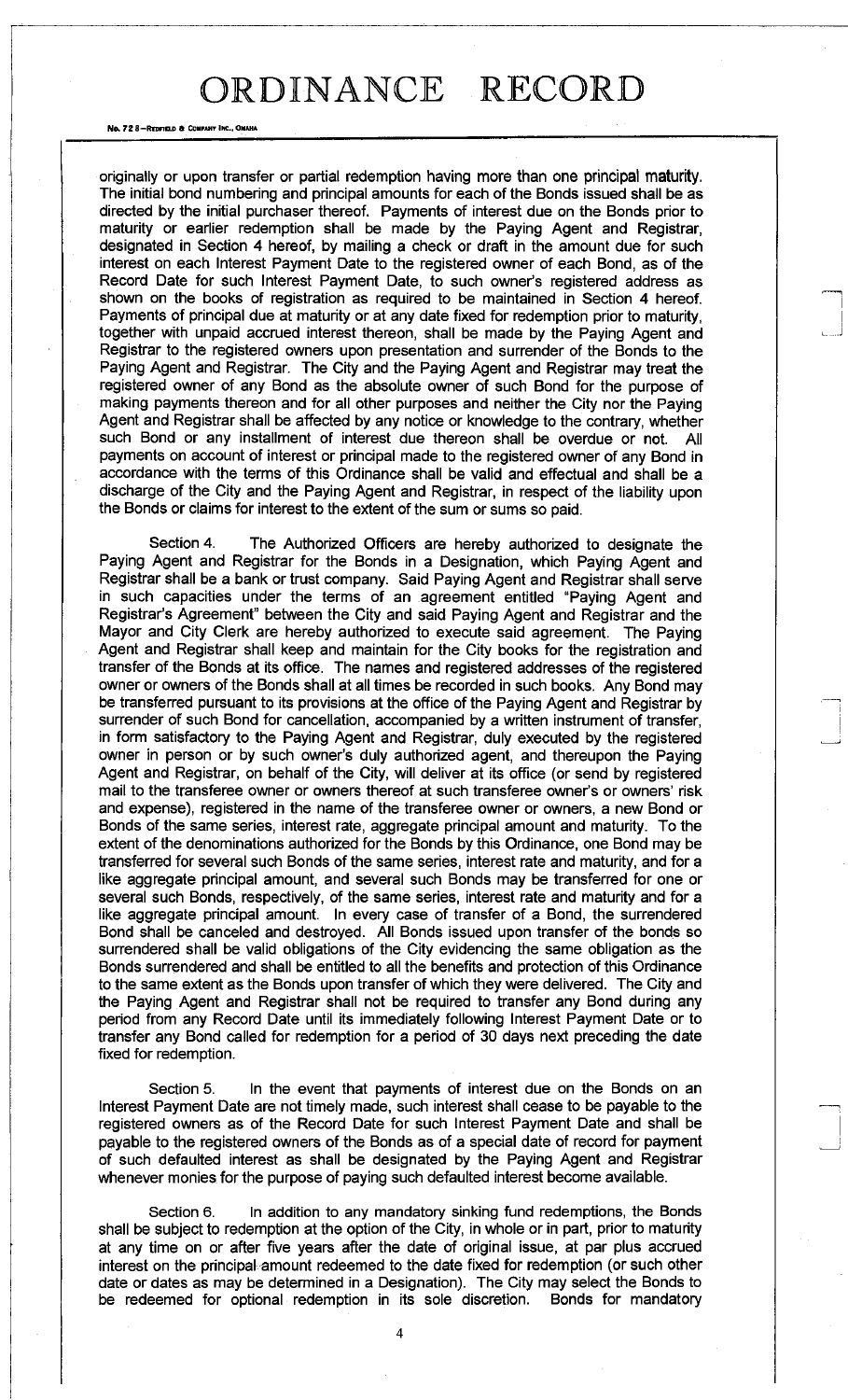#### No. 72 8-Repries & Company Inc., OMAN/

redemption shall be selected by the Paying Agent and Registrar using any random method of selection determined appropriate by the Paying Agent and Registrar. Bonds redeemed pursuant to the requirements for mandatory redemption shall be redeemed at par plus accrued interest on the principal amount redeemed. The Bonds shall be redeemed only in amounts of \$5,000 or integral multiples thereof. Bonds redeemed in part only shall be surrendered to the Paying Agent and Registrar in exchange for a new Bond evidencing the unredeemed principal thereof. Notice of redemption of any Bond called for redemption shall be given, at the direction of the City in the case of optional redemption and without further direction in the case of mandatory redemption, by the Paying Agent and Registrar by mail not less than 30 days prior to the date fixed for redemption, first class, postage prepaid, sent to the registered owner of such Bond at said owner's registered address. Such notice shall designate the Bond or Bonds to be redeemed by maturity or otherwise, the date of original issue, series and the date fixed for redemption and shall state that such Bond or Bonds are to be presented for prepayment at the office of the Paying Agent and Registrar. In case of any Bond partially redeemed, such notice shall specify the portion of the principal amount of such Bond to be redeemed. No defect in the mailing of notice for any Bond shall affect the sufficiency of the proceedings of the City designating the Bonds called for redemption or the effectiveness of such call for Bonds for which notice by mail has been properly given and the City shall have the right to further direct notice of redemption for any such Bond for which defective notice has been given.

Section 7. If the date for payment of the principal of or interest on the Bonds shall be a Saturday, Sunday, legal holiday or a day on which banking institutions in the municipality where the Paying Agent and Registrar is located are authorized by law or executive order to close, then the date for such payment shall be the next succeeding day which is not a Saturday, Sunday, legal holiday or a day on which such banking institutions are authorized to close, and payment on such day shall have the same force and effect as if made on the nominal date of payment.

5

Section 8. The Bonds shall be in substantially the following form: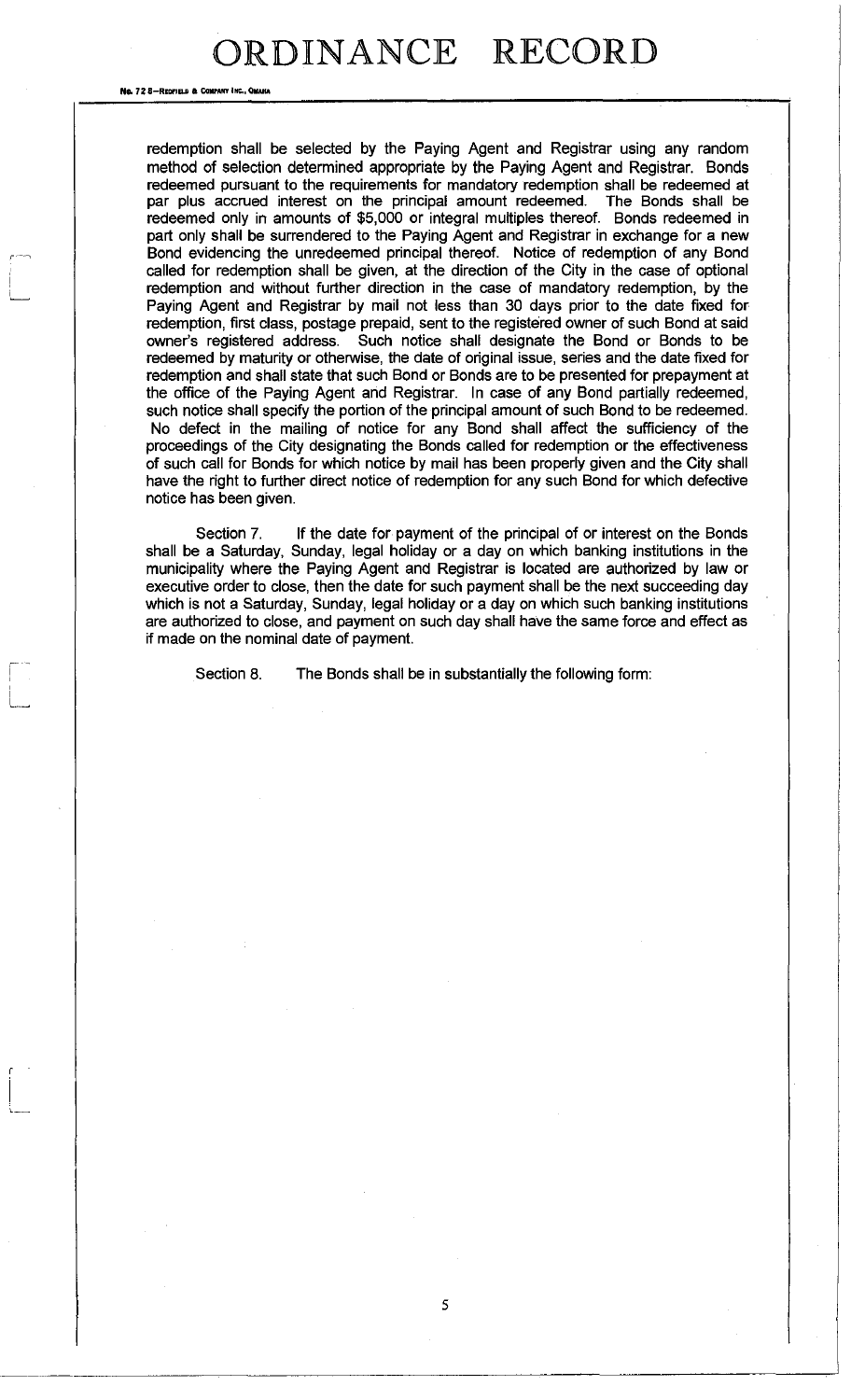No. 72 8-REDFIELD & COMPANY INC., OMAH

### UNITED STATES OF AMERICA STATE OF NEBRASKA COUNTY OF SARPY

### CITY OF LA VISTA, NEBRASKA GENERAL OBLIGATION REFUNDING BOND SERIES 20

No.

Interest Rate **%** 

**Maturity Date** December 15, 20 Date of Original Issue **, 20** 

**CUSIP** 

\$

Registered Owner: Cede & Co.

Principal Amount:

The CITY OF LA VISTA, NEBRASKA (the "City"), hereby acknowledges itself to owe and for value received promises to pay to the Registered Owner specified above, or registered assigns, the Principal Amount specified above in lawful money of the United States of America on the Maturity Date specified above with interest thereon to maturity (or earlier redemption) computed on the basis of a 360-day year consisting of twelve 30 day months from the Date of Original Issue or most recent Interest Payment Date, whichever is later, at the Interest Rate per annum specified above, payable semiannually on \_\_\_\_\_\_\_ and \_\_\_\_\_\_\_ of each year, beginning \_\_\_\_\_\_\_, 20\_\_ (each of such dates an "Interest Payment Date"). The Principal Amount hereof, together with unpaid accrued interest due at maturity or upon earlier redemption, is payable upon presentation and surrender of this bond at the office of \_\_\_\_\_\_\_\_\_\_\_\_\_\_\_\_, as the Paying Agent and Registrar, in \_\_\_\_\_\_\_\_\_\_\_\_, Nebraska. Interest on this bond due prior to maturity or earlier redemption will be paid on each Interest Payment Date by a check or draft mailed by the Paying Agent and Registrar to the registered owner of this bond, as shown on the books of record maintained by the Paying Agent and Registrar, at the close of business on the fifteenth day immediately preceding such Interest Payment Date, to such owner's registered address as shown on such books and records. Any interest not so timely paid shall cease to be payable to the person entitled thereto as of the record date such interest was payable, and shall be payable to the person who is the registered owner of this bond (or of one or more predecessor bonds hereto) on such special record date for payment of such defaulted interest as shall be fixed by the Paying Agent and Registrar whenever monies for such purposes become available.

This bond is one of an issue of fully registered bonds (the "Bonds") of the total principal amount of (\$ ), of even date and like tenor except as to date of maturity, rate of interest and denomination which were issued by the City in strict compliance with Section 10-142, Reissue Revised Statutes of Nebraska, as amended, and other applicable statutes for the purpose of refunding (a) \$2,800,000 outstanding principal amount of General Obligation Refunding Bonds, Series 2011A, dated June 29, 2011, (b) \$4,900,000 outstanding principal amount of General Obligation Refunding Bonds (Off-Street Parking Project), Series 2011B, dated June 29, 2011 and (c) \$1,185,000 outstanding principal amount of General Obligation Refunding Bonds, Series 2011, issued by Sanitary and Improvement District No. 195 of Sarpy County, Nebraska, dated April 15, 2011. The issuance of such bonds has been authorized by proceedings duly had and an ordinance legally passed and approved by the Mayor and Council of the City (the "Ordinance").

The Bonds are subject to redemption at the option of the City, in whole or in part, at any time on or after five years after the date of delivery, at par plus interest accrued on the principal amount redeemed to the date fixed for redemption.

[In addition, the Bonds shall be subject to mandatory sinking fund redemption payments (with bonds being redeemed at par plus accrued interest) as follows:

|   | Principal Maturing December 15, 20 |
|---|------------------------------------|
|   | to be called December 15, 20       |
|   | to be called December 15, 20       |
| S | Payable December 15, 20            |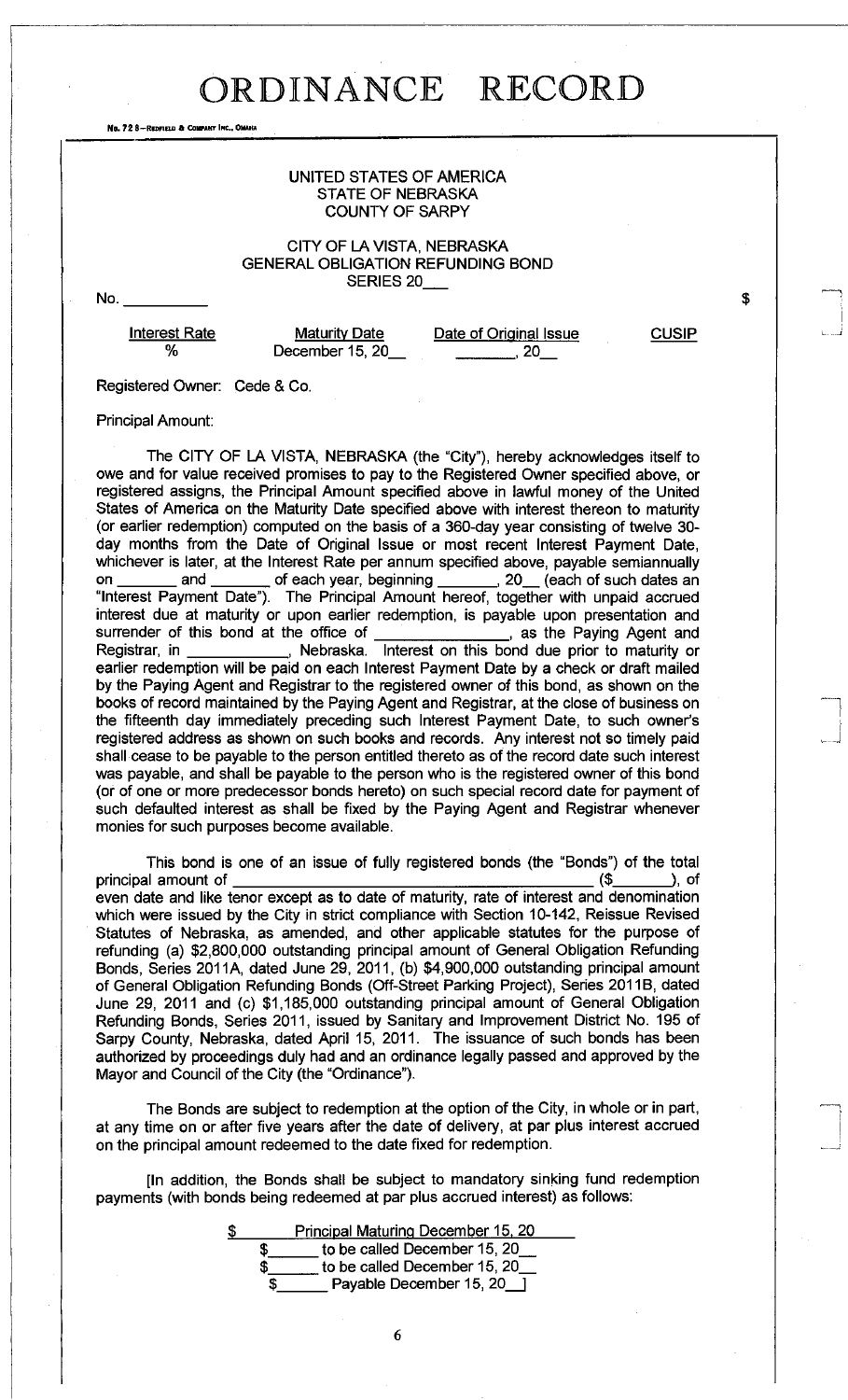No. 72 8-REDFIELD & COMPANY INC., OMAHA

Notice of redemption shall be given by mail to the registered owner of any Bond to be redeemed at such registered owner's address in the manner specified in the Ordinance authorizing the Bonds. Individual Bonds may be redeemed in part but only in \$5,000 amounts or integral multiples thereof.

This Bond is transferable by the Registered Owner or such owner's attorney duly authorizing in writing at the office of the Paying Agent and Registrar upon surrender and cancellation of this Bond, and thereupon a new Bond or Bonds of the same aggregate principal amount, interest rate and maturity will be issued to the transferee as provided in the Ordinance, subject to the limitations therein prescribed. The City, the Paying Agent and Registrar and any other person may treat the person in whose name this Bond is registered as the absolute owner hereof for the purpose of receiving payment due hereunder and for all purposes and shall not be affected by any notice to the contrary, whether this Bond be overdue or not.

If the date for payment of the principal of or interest on this Bond shall be a Saturday, Sunday, legal holiday or a day on which banking institutions in the City are authorized by law or executive order to close, then the date for such payment shall be the next succeeding day which is not a Saturday, Sunday, legal holiday or a day on which such banking institutions are authorized to close, and payment on such day shall have the same force and effect as if made on the nominal date of payment.

IT IS HEREBY CERTIFIED AND WARRANTED that all conditions, acts and things required by law to exist or to be done precedent to and in the issuance of this Bond and in the issuance of the Bonds refunded hereby did exist, did happen and were done and performed in regular and due form and time as required by law and that the indebtedness of said City, including this Bond and the Bonds refunded hereby, does not exceed any limitation imposed by law. The City agrees that it will cause to be levied and collected annually a tax by valuation on all the taxable property in the City, in addition to all other taxes, sufficient in rate and amount to fully pay the principal and interest of this Bond and the other Bonds of this issue as the same become due.

AS PROVIDED IN THE ORDINANCE REFERRED TO HEREIN, UNTIL THE TERMINATION OF THE SYSTEM OF BOOK-ENTRY-ONLY TRANSFERS THROUGH THE DEPOSITORY TRUST COMPANY, NEW YORK, NEW YORK (TOGETHER WITH ANY SUCCESSOR SECURITIES DEPOSITORY APPOINTED PURSUANT TO THE ORDINANCE, "DTC"), AND NOTWITHSTANDING ANY OTHER PROVISIONS OF THE ORDINANCE TO THE CONTRARY, A PORTION OF THE PRINCIPAL AMOUNT OF THIS BOND MAY BE PAID OR REDEEMED WITHOUT SURRENDER HEREOF TO THE REGISTRAR. DTC OR A NOMINEE, TRANSFEREE OR ASSIGNEE OF DTC OF THIS BOND MAY NOT RELY UPON THE PRINCIPAL AMOUNT INDICATED HEREON AS THE PRINCIPAL AMOUNT HEREOF OUTSTANDING AND UNPAID. THE PRINCIPAL AMOUNT HEREOF OUTSTANDING AND UNPAID SHALL FOR ALL PURPOSES BE THE AMOUNT DETERMINED IN THE MANNER PROVIDED IN THE ORDINANCE.

UNLESS THIS BOND IS PRESENTED BY AN AUTHORIZED OFFICER OF DTC (A) TO THE REGISTRAR FOR REGISTRATION OF TRANSFER OR EXCHANGE OR (B) TO THE REGISTRAR FOR PAYMENT OF PRINCIPAL, AND ANY BOND ISSUED IN REPLACEMENT HEREOF OR SUBSTITUTION HEREFOR IS REGISTERED IN THE NAME OF DTC AND ANY PAYMENT IS MADE TO DTC OR ITS NOMINEE, ANY TRANSFER, PLEDGE OR OTHER USE HEREOF FOR VALUE OR OTHERWISE BY OR TO ANY PERSON IS WRONGFUL BECAUSE ONLY THE REGISTERED OWNER HEREOF, DTC OR ITS NOMINEE, HAS AN INTEREST HEREIN.

This Bond shall not be valid and binding on the City until authenticated by the Paying Agent and Registrar.

IN WITNESS WHEREOF, the Mayor and Council of the City have caused this Bond to be executed on behalf of the City with the manual or facsimile signatures of the Mayor and the Clerk and by causing the official seal of the City to be impressed or imprinted hereon, all as of the date of original issue specified above.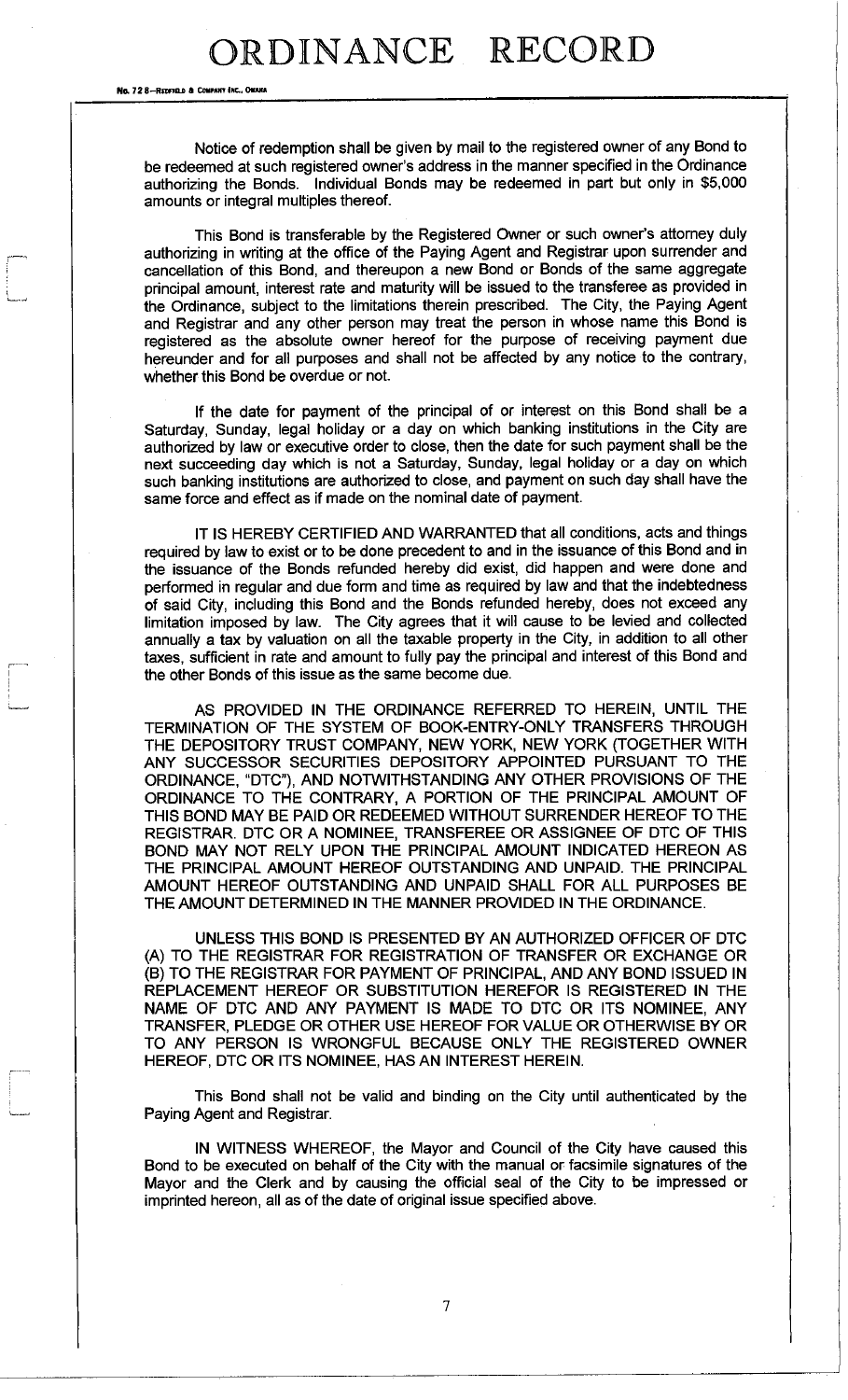No. 72 B-REDFIELD & COMPANT INC., OMAHA

ATTEST: *Mayor* 

(facsimile signature Clerk (SEAL)

CITY OF LA VISTA, NEBRASKA (facsimile signature

...J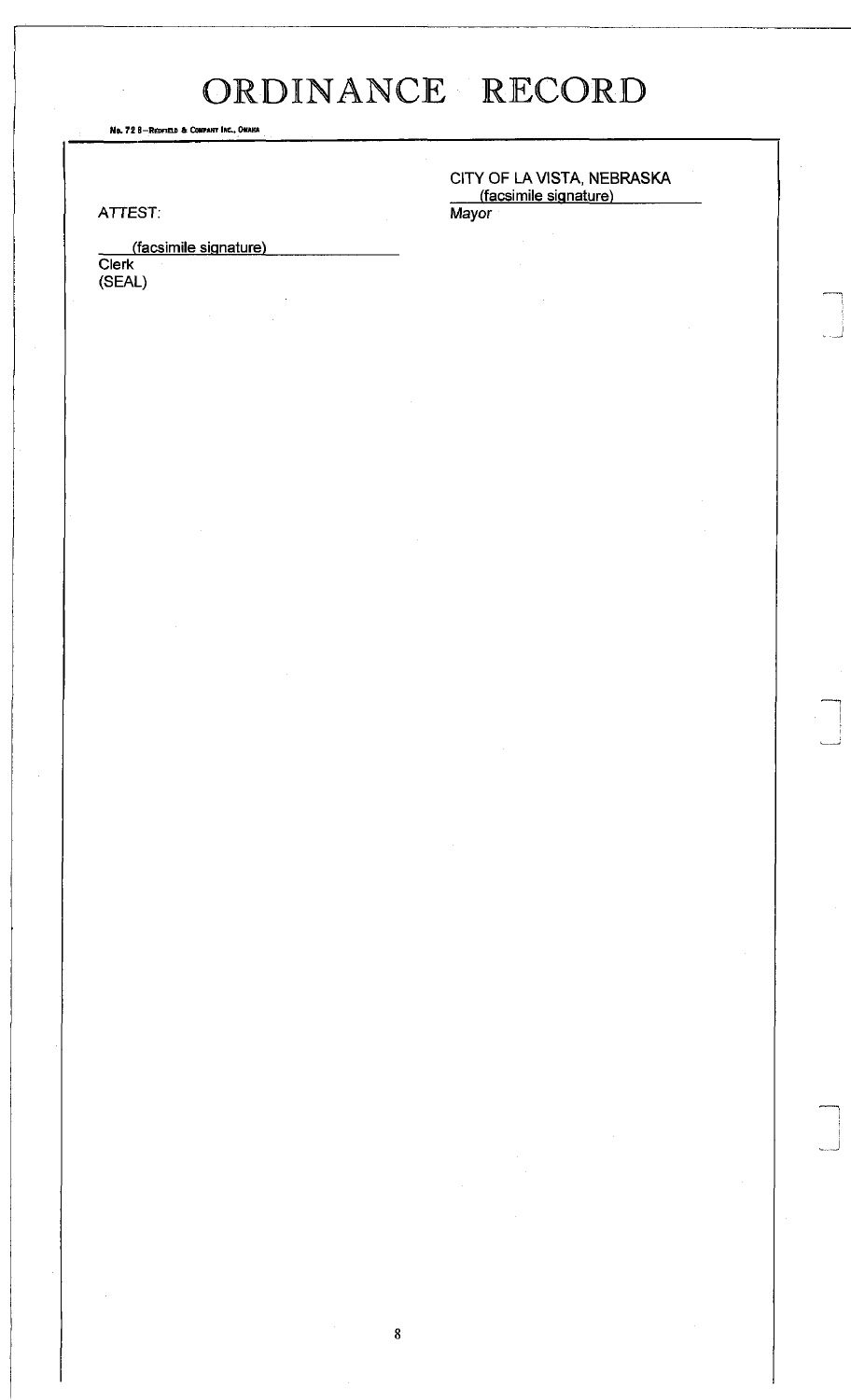No. 72 B-REDFIEU) ft **C**OMPANY **I**NC., **O**MAHA

|                                                      | CERTIFICATE OF AUTHENTICATION                                                                                        |                                                                                                                                                |
|------------------------------------------------------|----------------------------------------------------------------------------------------------------------------------|------------------------------------------------------------------------------------------------------------------------------------------------|
|                                                      | of the City of La Vista, Nebraska, described in the foregoing Bond.                                                  | This Bond is one of the Bonds authorized by Ordinance of the Mayor and Council                                                                 |
| and Registrar                                        |                                                                                                                      | Nebraska, Paying Agent                                                                                                                         |
|                                                      |                                                                                                                      |                                                                                                                                                |
|                                                      | (Form of Assignment)                                                                                                 |                                                                                                                                                |
| For                                                  | value                                                                                                                | received<br>hereby sells, assigns                                                                                                              |
| and transfers unto                                   |                                                                                                                      |                                                                                                                                                |
| (Social Security or Taxpayer I.D. No.<br>irrevocably | constitutes                                                                                                          | ) the within bond and hereby                                                                                                                   |
|                                                      |                                                                                                                      | and                                                                                                                                            |
|                                                      | Registrar with full power of substitution in the premises.                                                           | appoints<br>_, attorney, to transfer the<br>same on the books of registration in the office of the within-mentioned Paying Agent and<br>Dated: |
|                                                      |                                                                                                                      |                                                                                                                                                |
|                                                      |                                                                                                                      |                                                                                                                                                |
|                                                      |                                                                                                                      |                                                                                                                                                |
| <b>Signature Guaranteed</b>                          |                                                                                                                      | <b>Registered Owner(s)</b>                                                                                                                     |
|                                                      | <u> 1980 - John Harry Barn, mars and deutscher Schwarzer und der Stadt und der Stadt und der Stadt und der Stadt</u> |                                                                                                                                                |
|                                                      |                                                                                                                      |                                                                                                                                                |

Note: The signature(s) on this assignment MUST CORRESPOND with the name(s) as written on the face of the within bond in every particular, without alteration, enlargement or any change whatsoever, and must be guaranteed by a commercial bank or a trust company or by a firm having membership on the New York, Midwest or other stock exchange.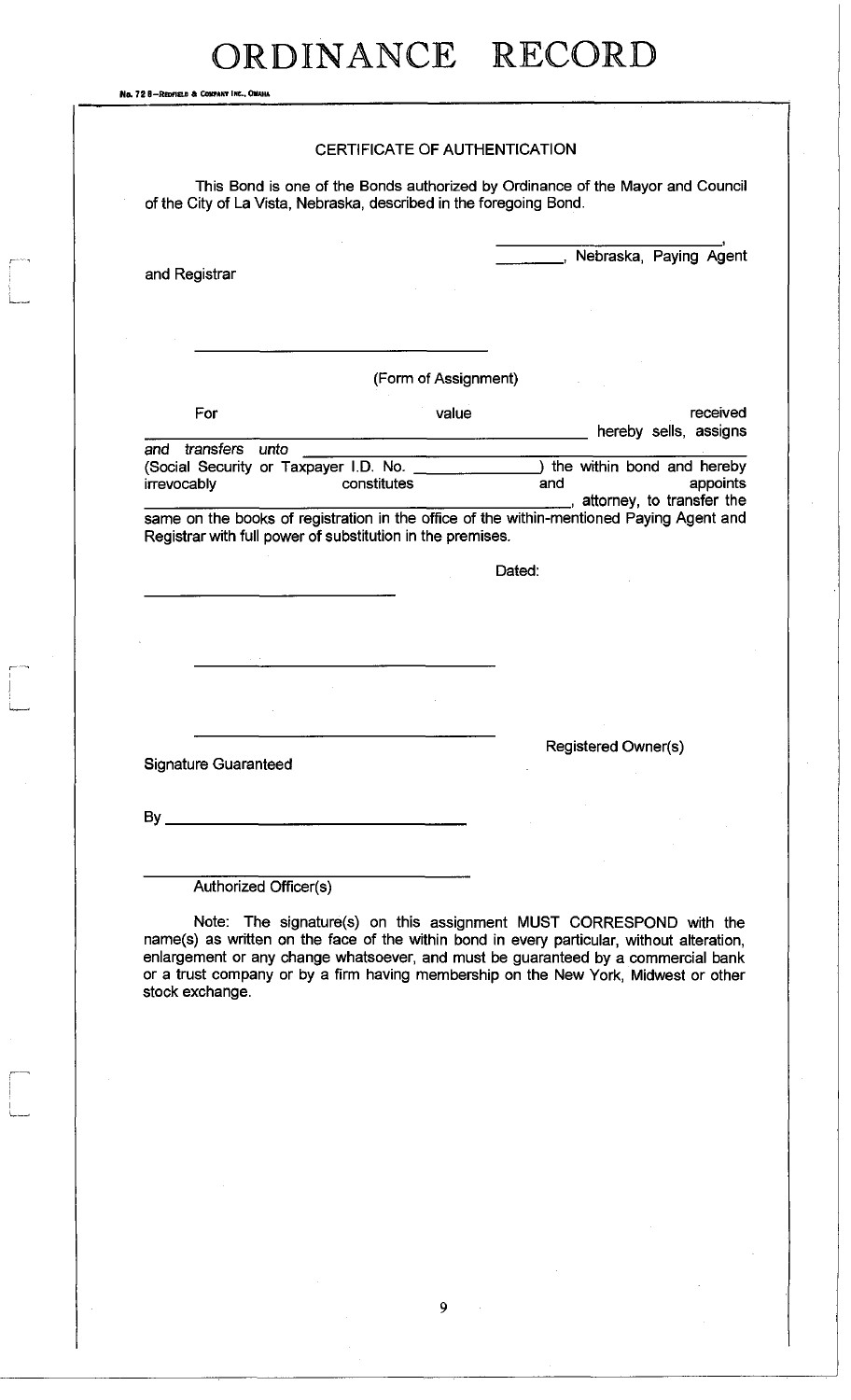No. 72 8-REDFIELD & COMPANY INC., ON

Section 9. Each of the Bonds shall be executed on behalf of the City with the manual or facsimile signatures of the Mayor and Clerk of the City. The Bonds shall be issued initially as "book-entry-only" bonds using the services of The Depository Trust Company (the "Depository"), with one typewritten bond per maturity being issued to the Depository. In such connection said officers are authorized to execute and deliver a letter of representations (the "Letter of Representations") in the form required by the Depository, for and on behalf of the City, which shall thereafter govern matters with respect to registration, transfer, payment and redemption of the Bonds. Upon the issuance of the Bonds as "book-entry-only" bonds, the following provisions shall apply:

(a) The City and the Paying Agent and Registrar shall have no responsibility or obligation to any broker-dealer, bank or other financial institution for which the Depository holds Bonds as securities depository (each, a "Bond Participant") or to any person who is an actual purchaser of a Bond from a Bond Participant while the Bonds are in book-entry form (each, a "Beneficial Owner") with respect to the following:

the accuracy of the records of the Depository, any nominees of the Depository or any Bond Participant with respect to any ownership interest in the Bonds,

(ii) the delivery to any Bond Participant, any Beneficial Owner or any other person, other than the Depository, of any notice with respect to the Bonds, including any notice of redemption, or

(iii) the payment to any Bond Participant, any Beneficial Owner or any other person, other than the Depository, of any amount with respect to the Bonds. The Paying Agent and Registrar shall make payments with respect to the Bonds only to or upon the order of the Depository or its nominee and all such payments shall be valid and effective fully to satisfy and discharge the obligations with respect to such Bonds to the extent of the sum or sums so paid. No person other than the Depository shall receive an authenticated Bond, except as provided in (e) below.

(b) Upon receipt by the Paying Agent and Registrar of written notice from the Depository to the effect that the Depository is unable or unwilling to discharge its responsibilities, the Paying Agent and Registrar shall issue, transfer and exchange Bonds requested by the Depository in appropriate amounts. Whenever the Depository requests the Paying Agent and Registrar to do so, the Paying Agent and Registrar will cooperate with the Depository in taking appropriate action after reasonable notice (i) to arrange, with the prior written consent of the City, for a substitute depository willing and able upon reasonable and customary terms to maintain custody of the Bonds or (ii) to make available Bonds registered in whatever name or names the Beneficial Owners transferring or exchanging such Bonds shall designate.

(c) If the City determines that it is desirable that certificates representing the Bonds be delivered to the Bond Participants and/or Beneficial Owners of the Bonds and so notifies the Paying Agent and Registrar in writing, the Paying Agent and Registrar shall so notify the Depository, whereupon the Depository will notify the Bond Participants of the availability through the Depository of bond certificates representing the Bonds. In such event, the Paying Agent and Registrar shall issue, transfer and exchange bond certificates representing the Bonds as requested by the Depository in appropriate amounts and in authorized denominations.

(d) Notwithstanding any other provision of this Ordinance to the contrary, so long as any Bond is registered in the name of the Depository or any nominee thereof, all payments with respect to such Bond and all notices with respect to such Bond shall be made and given, respectively, to the Depository as provided in the Letter of Representations.

(e) Registered ownership of the Bonds may be transferred on the books of registration maintained by the Paying Agent and Registrar, and the Bonds may be delivered in physical form to the following: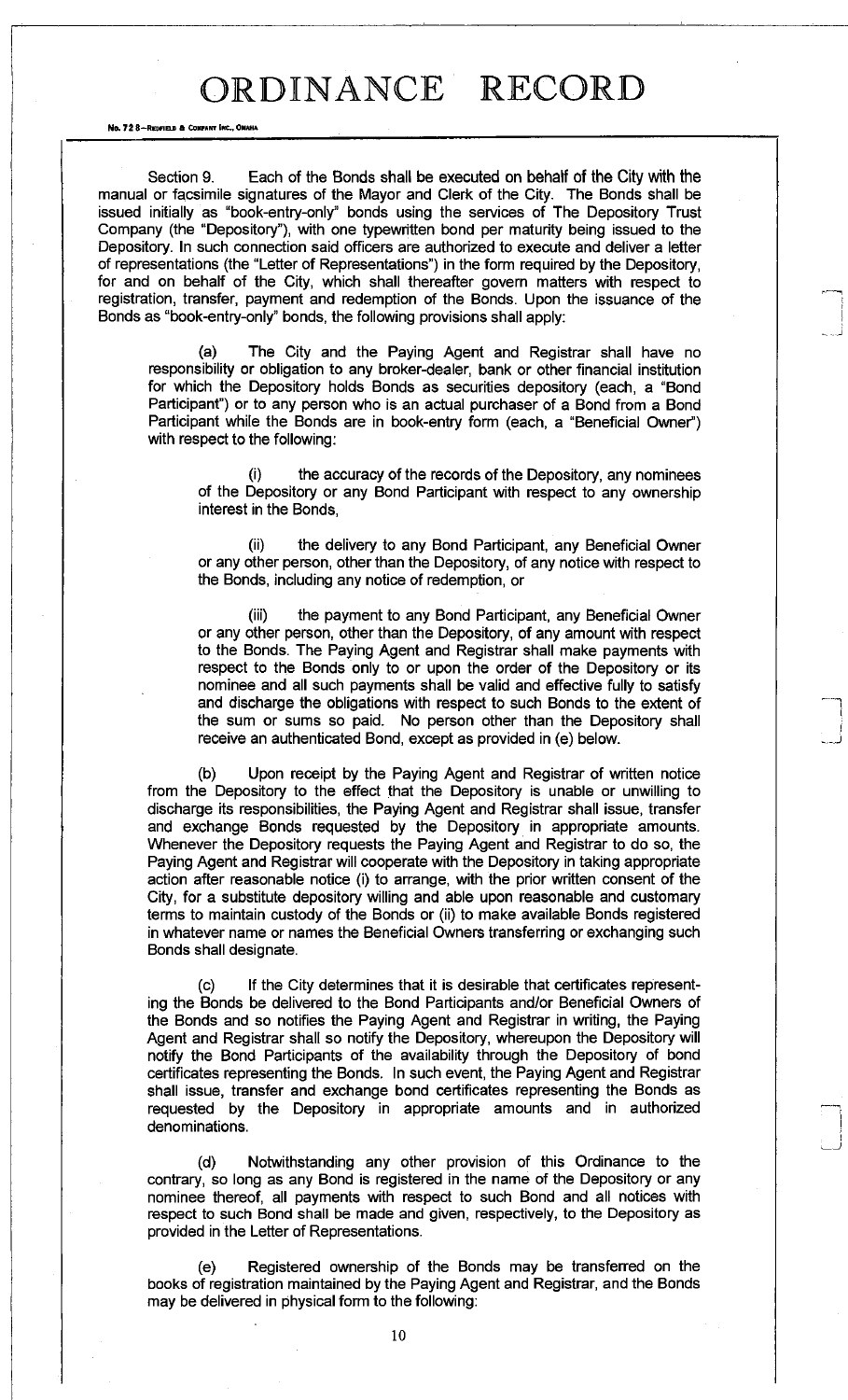No. 72 8-REDEIELD & COMPANY INC., ON

(i) any successor securities depository or its nominee;

(ii) any person, upon (A) the resignation of the Depository from its functions as depository or (B) termination of the use of the Depository pursuant to this Section.

(f) In the event of any partial redemption of a Bond unless and until such partially redeemed Bond has been replaced in accordance with the provisions of this Ordinance, the books and records of the Paying Agent and Registrar shall govern and establish the principal amount of such Bond as is then outstanding and all of the Bonds issued to the Depository or its nominee shall contain a legend to such effect. /

If for any reason the Depository resigns and is not replaced or upon termination by the City of book-entry-only form, the City shall immediately provide a supply of bond certificates for issuance upon subsequent transfers or in the event of partial redemption. In the event that such supply of certificates shall be insufficient to meet the requirements of the Paying Agent and Registrar for issuance of replacement bond certificates upon transfer or partial redemption, the City agrees to order printed an additional supply of bond certificates and to direct their execution by manual or facsimile signature of its then duly qualified and acting officers. In case any officer whose signature or facsimile thereof shall appear on any Bond shall cease to be such officer before the delivery of such Bond (including any bond certificates delivered to the Paying Agent and Registrar for issuance upon transfer or partial redemption) such signature or such facsimile signature shall nevertheless be valid and sufficient for all purposes the same as if such officer or officers had remained in office until the delivery of such Bond. The Bonds shall not be valid and binding on the City until authenticated by the Paying Agent and Registrar. The Bonds shall be delivered to the Paying Agent and Registrar for registration and authentication. Upon execution, registration and authentication of the Bonds, they shall be delivered to the City Treasurer, who is authorized to deliver them to the Underwriter, as initial purchaser thereof, upon receipt of the principal amount of the Bonds plus accrued interest thereon, to date of payment for the Bonds and less the Underwriter's discount, in accordance with Section 3 hereof. Such initial purchaser shall have the right to direct the registration of the Bonds and the denominations thereof within each maturity, subject to the restrictions of this Ordinance. The Underwriter and its agents, representatives and counsel and the City's bond counsel are hereby authorized to take such actions on behalf of the City as are necessary to effectuate the closing of the issuance and sale of the Bonds, including, without limitation, authorizing the release of the Bonds by the Depository at closing. The Authorized Officers of the City (or any one of them) are hereby authorized to execute a bond purchase agreement for the sale of the Bonds to the Underwriter. The officers of the City, or any one or more of them are hereby further authorized to take any and all actions and enter into any and all agreements deemed necessary or appropriate in connection with the issuance and sale of the Bonds and the redemption and payment of the Refunded Bonds, and any such actions previously taken are hereby ratified and confirmed.

Section 10. The Clerk is directed to make and certify a transcript or transcripts of the proceedings of the Mayor and Council precedent to the issuance of the Bonds, a copy of which shall be delivered to the initial purchaser of the Bonds.

Section 11. The net sale proceeds of the Bonds, along with any necessary funds of the City on hand, shall be applied to the payment and satisfaction of all of the principal of and the interest on the Refunded Bonds falling due prior to, and as called for redemption on, the Redemption Dates. Accrued interest received from the sale of the Bonds, if any, shall be applied to pay interest first falling due on the Bonds. Expenses of issuance of the Bonds may be paid from the proceeds of the Bonds. In order to satisfy the City's obligations on the Refunded Bonds, if determined necessary and appropriate by an Authorized Officer, such proceeds of the Bonds along with funds of the City on hand shall be set aside and held and invested in a special trust account which is hereby ordered established with such bank or trust company as determined by an Authorized Officer to act as escrow agent (the "Escrow Agent"). The Escrow Agent shall have custody and safekeeping of the funds and investments which are to be set aside for the payment of the Refunded Bonds. For purposes of governing such escrow account and the holding and application of such funds and investments, the City shall enter into a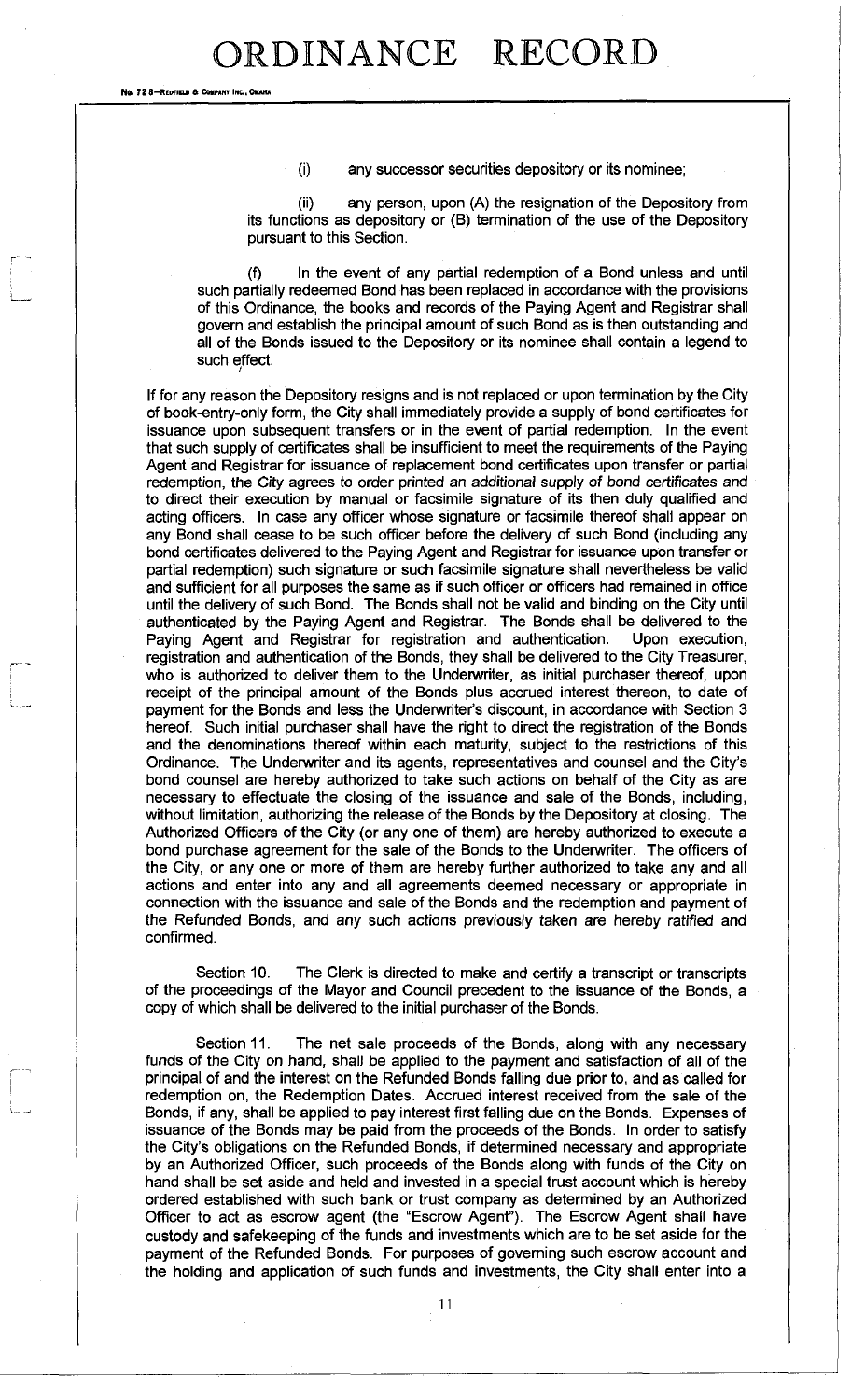No. 72 8-REDFIELD & COMPANY INC., OMAH

contract entitled "Escrow Agreement" with the Escrow Agent. The Authorized Officers, or each individually, are hereby authorized and directed to execute and deliver on behalf of the City said Escrow Agreement, including necessary counterparts, in substantially the form and content as presented to the meeting at which this ordinance is adopted, but with such changes and modifications therein as to them seem necessary, desirable, or appropriate for and on behalf of the City. The Authorized Officers, or each individually, are further authorized to approve the investments provided for in said Escrow Agreement, and to make any necessary subscriptions for United States Treasury Securities, State and Local Government Series, or to contract for the purchase of securities in the open market. Said proceeds shall be invested in obligations of the United States Government, direct or guaranteed, including United States Treasury Securities, State and Local Government Series. To the extent that such proceeds are held in a bank depository account, such deposits shall be insured by insurance of the Federal Deposit Insurance Corporation or, to the extent not fully insured, fully collateralized in the same manner as is required for deposit of public funds. Any investment from the proceeds of the Bonds herein authorized shall mature not later than the Redemption Dates. As provided in said Escrow Agreement, the proceeds of the Bonds herein authorized and investment earnings thereon shall be applied to the payment of the principal of and interest on the Refunded Bonds as the same become due on and prior to the Redemption Dates, and as called for redemption on the Redemption Dates. The City agrees that on the date of original issue of the Bonds, or as soon thereafter as practicable, it shall deposit or otherwise have on hand with the Escrow Agent, from tax levy or other available sources, funds sufficient after taking into consideration available proceeds of the Bonds and investment earnings to provide funds for all payments due on the Refunded Bonds on or before the Redemption Dates, and as called for redemption on the Redemption Dates.

Section 12. The City agrees that it will cause to be levied and collected annually a tax by valuation on all the taxable property in the City, except intangible property, in addition to all other taxes, which with other funds of the City available therefor, shall be sufficient in rate and amount to fully pay the principal of and interest on the Bonds as the same become due.

Section 13. The Authorized Officers or any one or more of them is authorized to approve, deem final and deliver a Preliminary Official Statement and a final Official Statement for and on behalf of the City, all in accordance with the requirements of Reg. Sec. 240.15c2-12 of the Securities and Exchange Commission.

Section 14. The City hereby covenants and agrees that it will make no use of the proceeds of the Bonds which would cause the Bonds to be arbitrage bonds within the meaning of Sections 103(b)(2) and 148 of the Internal Revenue Code of 1986, as amended (the "Code") and further covenants to comply with said Sections 103(b)(2) and 148 and all applicable regulations thereunder throughout the term of said issue, including all requirements with respect to payment and reporting of rebates, if applicable. The City hereby covenants to take all action necessary to preserve the tax-exempt status of the interest on the Bonds for federal income tax purposes under the Code with respect to taxpayers generally. The City further agrees that it will not take any actions which would cause the Bonds to constitute "private activity bonds" within the meaning of Section 141 of the Code. The City hereby designates the Bonds as its "qualified tax-exempt obligations" pursuant to Section 265(b)(3)(B)(i)(lll) of the Code and covenants and warrants that it does not reasonably expect to issue bonds or other obligations aggregating in principal amount more than \$10,000,000 during the calendar year or years in which the Bonds are issued (taking into consideration the exception for current refunding issues). The Mayor is hereby authorized to make, or cause to be made, any and all certifications deemed necessary in connection with the designation of the Bonds as "qualified tax-exempt obligations", including "deemed designating" the Bonds.

Section 15. The City's obligations under this Ordinance with respect to any or all of the Bonds herein authorized shall be fully discharged and satisfied as to any or all of such Bonds and any such Bond shall no longer be deemed to be outstanding hereunder if such Bond has been purchased by the City and canceled or when the payment of principal of and interest thereon to the respective date of maturity or redemption (a) shall have been made or caused to be made in accordance with the terms thereof, (b) shall have been provided for by depositing with a national or state bank having trust powers, or trust company, in trust, solely for such payment (i) sufficient money to make such payment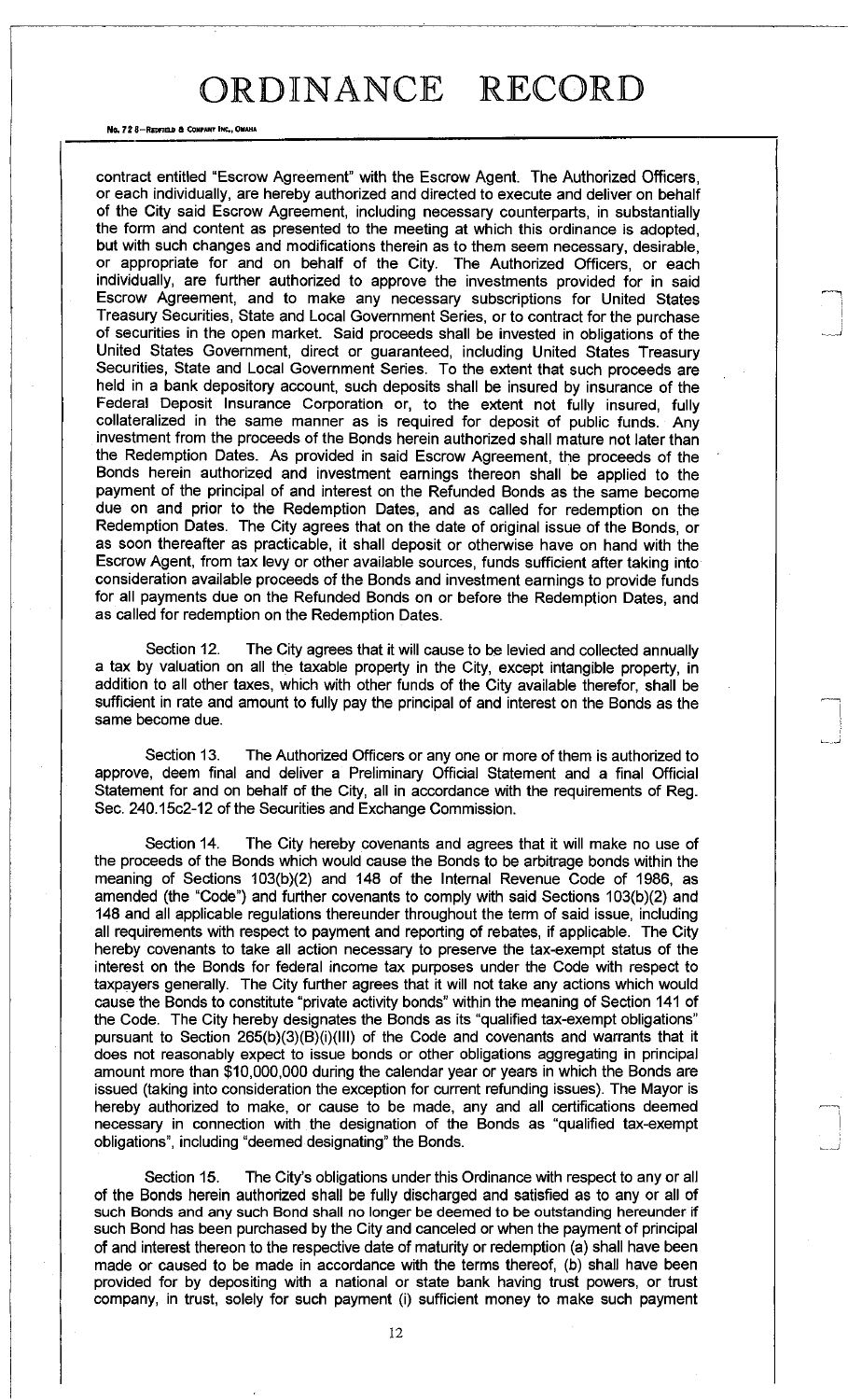No. 72 8-REDFIELD & COMPANY INC., OMAHA

and/or (ii) direct general obligations (including obligations issued or held in book entry form on the books of the Department of Treasury of the United States of America) of or obligations the principal and interest of which are unconditionally guaranteed by the United States of America (herein referred to as "U.S. Government Obligations") in such amount and bearing interest payable and maturing or redeemable at stated fixed prices at the option of the holder as to principal, at such time or times, as will ensure the availability of sufficient money to make such payments; provided, however, that with respect to any Bond to be paid prior to maturity, the City shall have duly called such Bond for redemption and given notice of such redemption as provided by law or made irrevocable provision for the giving of such notice. Any money so deposited with such bank or trust company in excess of the amount required to pay principal of and interest on the Bonds for which such monies or U.S. Government Obligations were deposited shall be paid over to the City as and when collected.

Section 16 In order to promote compliance with certain federal tax and securities laws relating to the Bonds herein authorized (as well as other outstanding bonds) the policy and procedures attached hereto as  $Exhibit$  " $A$ " (the "Post-Issuance Compliance Policy and Procedures") are hereby adopted and approved in all respects. To the extent that there is any inconsistency between the attached Post-Issuance Compliance Policy and Procedures and any similar policy or procedures previously adopted and approved, the Post-Issuance Compliance Policy and Procedures shall control.

Section 17. The City hereby (a) authorizes and directs that an Authorized Officer execute and deliver, on the date of issue of the Bonds, a continuing disclosure undertaking (the "Continuing Disclosure Undertaking") in such form as shall be satisfactory to the City and in compliance with Rule 15c2-12 of the Securities and Exchange Commission, and (b) covenants and agrees that it will comply with and carry out all of the provisions of the Continuing Disclosure Undertaking. Notwithstanding any other provision of this ordinance, failure of the City to comply with the Continuing Disclosure Undertaking shall not be considered an event of default hereunder; however, any Participating Underwriter (as such term is defined in the Continuing Disclosure Undertaking) or any Beneficial Owner or any Registered Owner of a Bond (as such terms are defined in the Continuing Disclosure Undertaking) may take such actions as may be necessary and appropriate, including seeking mandamus or specific performance by court order, to cause the City to comply with its obligations under this section.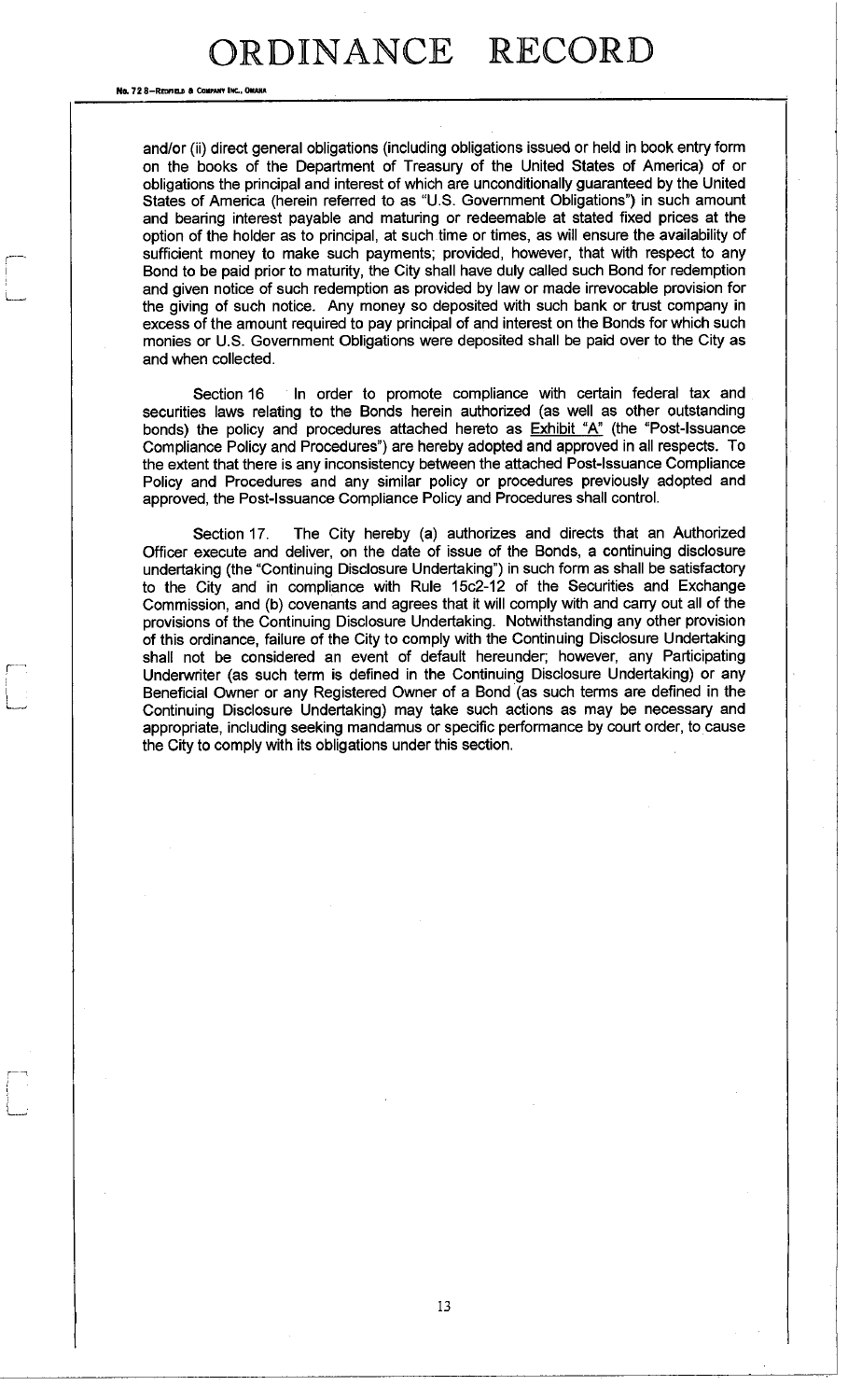No. 72 8-REDFIELD & COMPANY INC., OMAH

Section 18. This Ordinance shall be in force and take effect from and after its passage and publication in pamphlet form as provided by law.

PASSED AND APPROVED this 15th day of September, 2015.

ATTEST: Douglas Kindig, Mayor  $la$  *Luethe* Tremela

City Clerk

[SEAL]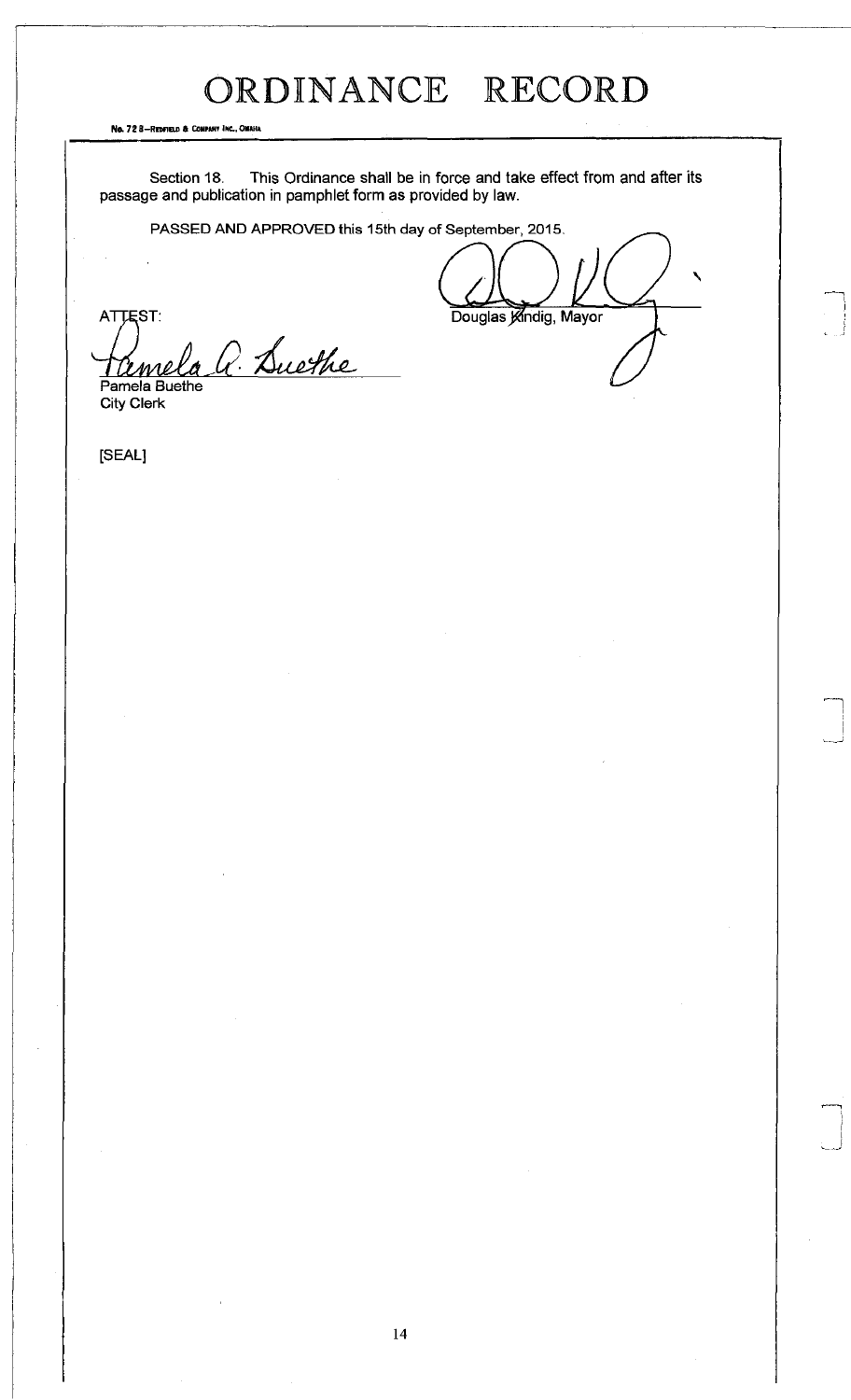No. 72 *8*-Reories & Colleany in

Motion for adjournment was duly made, seconded and on roll call vote was declared adopted by the Mayor.

I, Pamela Buethe, the undersigned City Clerk for the City of La Vista, Nebraska, hereby certify that the foregoing is a true and correct copy of the proceedings had and done by the Mayor and Council on September 15, 2015; that all of the subjects included in the foregoing proceedings were contained in the agenda for the meeting, kept continually current and readily available for public inspection at the office of the City Clerk; that such subjects were contained in said agenda for at least twenty-four hours prior to said meeting; that a current copy of the Nebraska Open Meetings Act was available and accessible to <sup>x</sup> members of the public, posted during such meeting in the room in which such meeting was held; that at least one copy of all reproducible material discussed at the meeting was available at the meeting for examination and copying by members of the public; that the said minutes from which the foregoing proceedings have been extracted were in written form and available for public inspection within ten working days and prior to the next convened meeting of said body; that all news media requesting notification concerning meetings of said body were provided advance notification of the time and place of said meeting and the subjects to be discussed at said meeting.

> Pamela Buethe City Clerk

 $\bar{\nabla}$ 

.

5

z

[SEAL]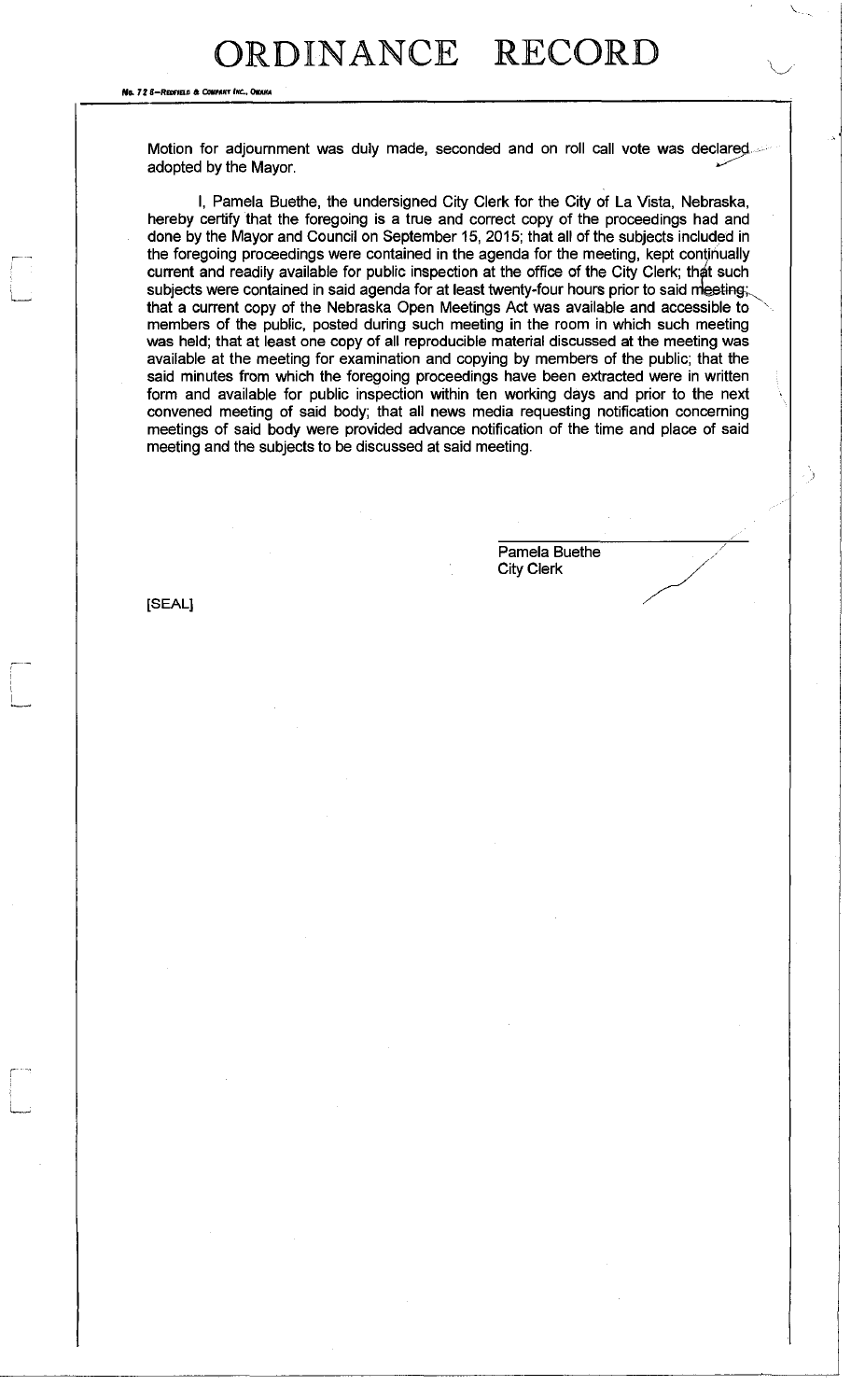No. 72 8-REDFIELD & COMPANY INC., OMAHA

### **EXHIBIT A**

### **Policy and Procedures Federal Tax Law and Disclosure Requirements for Tax-exempt Bonds and/or Build America Bonds**

**ISSUER NAME: City of La Vista, in the State of Nebrask a** 

### **COMPLIANCE OFFICER (BY TITLE): Citv Clerk**

### **POLICY**

It is the policy of the Issuer identified above (the "Issuer") to comply with all Federal tax requirements and securities law continuing disclosure obligations for its obligations issued as tax-exempt bonds or as direct pay build America bonds to ensure, as applicable (a) that interest on its tax-exempt bonds remains exempt from Federal income tax, (b) that the direct payments associated with its bonds issued as "build America bonds" are received by the Issuer in a timely manner and (c) compliance with any continuing disclosure obligations of the Issuer with respect to its outstanding bonds.

### **PROCEDURES**

Compliance Officer. Review of compliance with Federal tax requirements and securities law continuing disclosure obligations as generally outlined below shall be conducted by the Compliance Officer identified above (the "Compliance Officer"). To the extent more than one person has been delegated specific responsibilities, the Compliance Officer shall be responsible for ensuring coordination of all compliance review efforts.

Training. The Compliance Officer shall evaluate and review educational resources regarding post-issuance compliance with Federal tax and securities laws, including periodic review of resources published for issuers of tax-exempt obligations by the Internal Revenue Service (either on its website at http://www.irs.gov/taxexemptbon[d,](http://www.irs.gov/taxexemptbond) or elsewhere) and the Municipal Securities Rulemaking Board (either on its Electronic Municipal Market Access website ["EMMA"] at http://www.emma.msrb.or[g,](http://www.emma.msrb.org) or elsewhere).

Compliance Review. A compliance review shall be conducted at least annually by or at the direction of the Compliance Officer. The review shall occur at the time the Issuer's annual audit takes place, unless the Compliance Officer otherwise specifically determines a different time period or frequency of review would be more appropriate.

#### Scope of Review.

*Document Review.* At the compliance review, the following documents (the "Bond Documents") shall be reviewed for general compliance with covenants and agreements and applicable regulations with respect to each outstanding bond issue:

- (a) the resolution(s) and/or ordinance(s), as applicable, adopted by the governing body of the Issuer authorizing the issuance of its outstanding bonds, together with any documents setting the final rates and terms of such bonds (the "Authorizing Proceedings"),
- (b) the tax documentation associated with each bond issue, which may include some or all of the following (the "Tax Documents"):
	- i. covenants, certifications and expectations regarding Federal tax requirements which are described in the Authorizing Proceedings;
	- ii. Form 8038 series filed with the Internal Revenue Service;
	- iii. tax certificates, tax compliance agreements, tax regulatory agreement or similar documents;
	- iv. covenants, agreements, instructions or memoranda with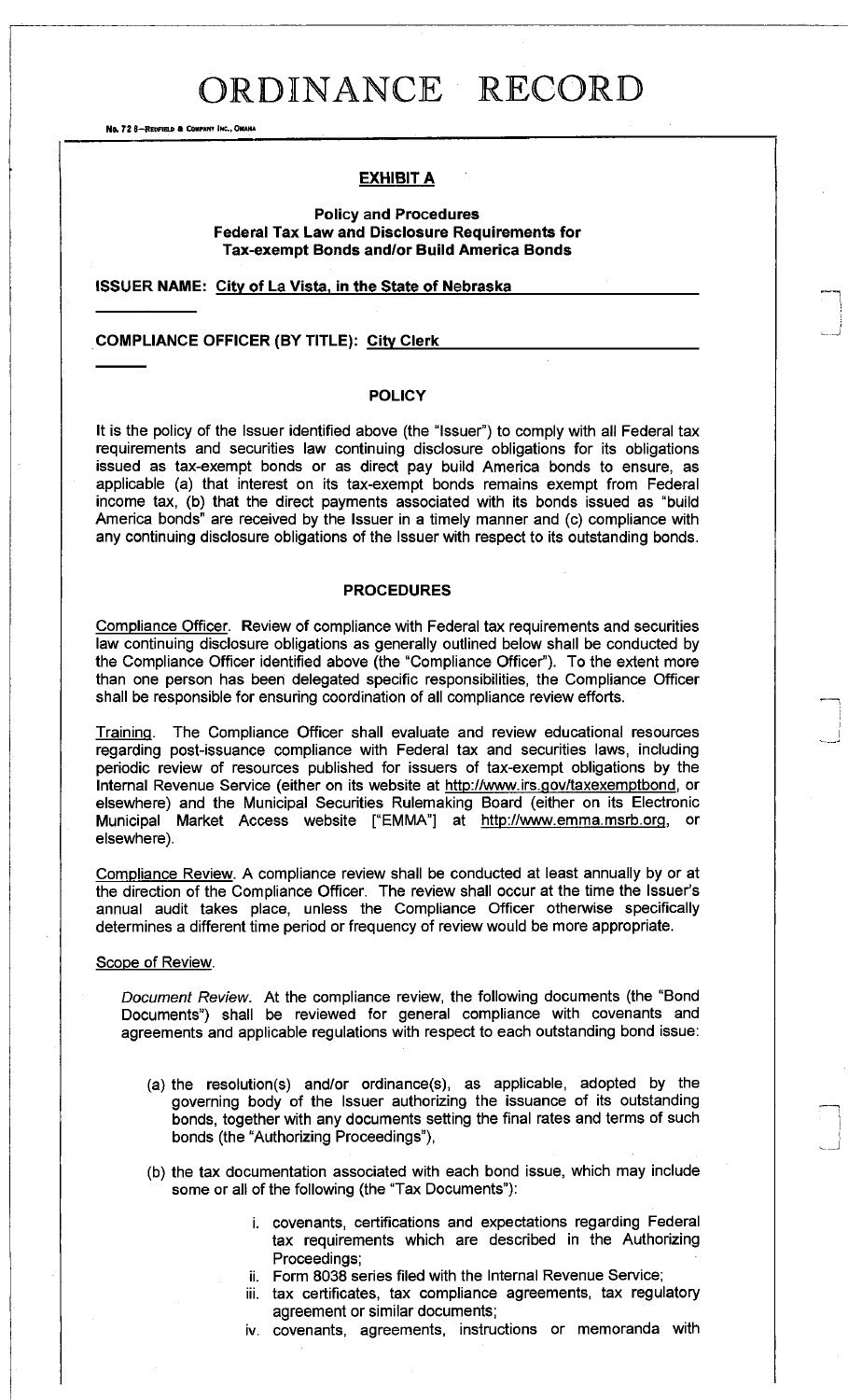No. 72 8-REDFIELD & COMPANY INC., OMAHA

respect to rebate or private use;

- v. any reports from rebate analysts received as a result of prior compliance review or evaluation efforts; and
- vi. any and all other agreements, certificates and documents contained in the transcript associated with the Authorizing Proceedings relating to federal tax matters.
- (c) the Issuer's continuing disclosure obligations, if any, contained in the Authorizing Proceedings or in a separate agreement (the "Continuing Disclosure Obligations"), and
- (d) any communications or other materials received by the Issuer or its counsel, from bond counsel, the underwriter or placement agent or its counsel, the IRS, or any other material correspondence relating to the tax-exempt status of the Issuer's bonds or relating to the Issuer's Continuing Disclosure Obligations.

*Use and Timely Expenditure of Bond Proceeds.* Expenditure of bond proceeds shall be reviewed by the Compliance Officer to ensure (a) such proceeds are spent for the purpose stated in the Authorizing Proceedings and as described in the Tax Documents and (b) that the proceeds, together with investment earnings on such proceeds, are spent within the timeframes described in the Tax Documents, and (c) that any mandatory redemptions from excess bond proceeds are timely made if required under the Authorizing Proceedings and Tax Documents.

*Arbitrage Yield Restrictions and Rebate Matters.* The Tax Documents shall be reviewed by the Compliance Officer to ensure compliance with any applicable yield restriction requirements under Section 148(a) of the Internal Revenue Code (the "Code") and timely calculation and payment of any rebate and the filing of any associated returns pursuant to Section 148(f) of the Code. A qualified rebate analyst shall be engaged as appropriate or as may be required under the Tax Documents.

*Use of Bond Financed Property.* Expectations and covenants contained in the Bond Documents regarding private use shall be reviewed by the Compliance Officer to ensure compliance. Bond-financed properties shall be clearly identified (by mapping or other reasonable means). Prior to execution, the Compliance Officer (and bond counsel, if deemed appropriate by the Compliance Officer) shall review (a) all proposed leases, contracts related to operation or management of bond-financed property, sponsored research agreements, take-or-pay contracts or other agreements or arrangements or proposed uses which have the potential to give any entity any special legal entitlement to the bond-financed property, (b) all proposed agreements which would result in disposal of any bond-financed property, and (c) all proposed uses of bond-financed property which were not anticipated at the time the bonds were issued. Such actions could be prohibited by the Authorizing Proceedings, the Tax Documents or Federal tax law.

*Continuing Disclosure.* Compliance with the Continuing Disclosure Obligations with respect to each bond issue shall be evaluated (a) to ensure timely compliance with any annual disclosure requirement, and (b) to ensure that any material events have been properly disclosed as required by the Continuing Disclosure Obligation.

Record Keeping. If not otherwise specified in the Bond Documents, all records related to each bond issue shall be kept for the life of the indebtedness associated with such bond issue (including all tax-exempt refundings) plus six (6) years.

Incorporation of Tax Documents. The requirements, agreements and procedures set forth in the Tax Documents, now or hereafter in existence, are hereby incorporated into these procedures by this reference and are adopted as procedures of the Issuer with respect to the series of bonds to which such Tax Documents relate.

Consultation Regarding Questions or Concerns. Any questions or concerns which arise as a result of any review by the Compliance Officer shall be raised by the Compliance Officer with the Issuer's counsel or with bond counsel to determine whether noncompliance exists and what measures should be taken with respect to any noncompliance.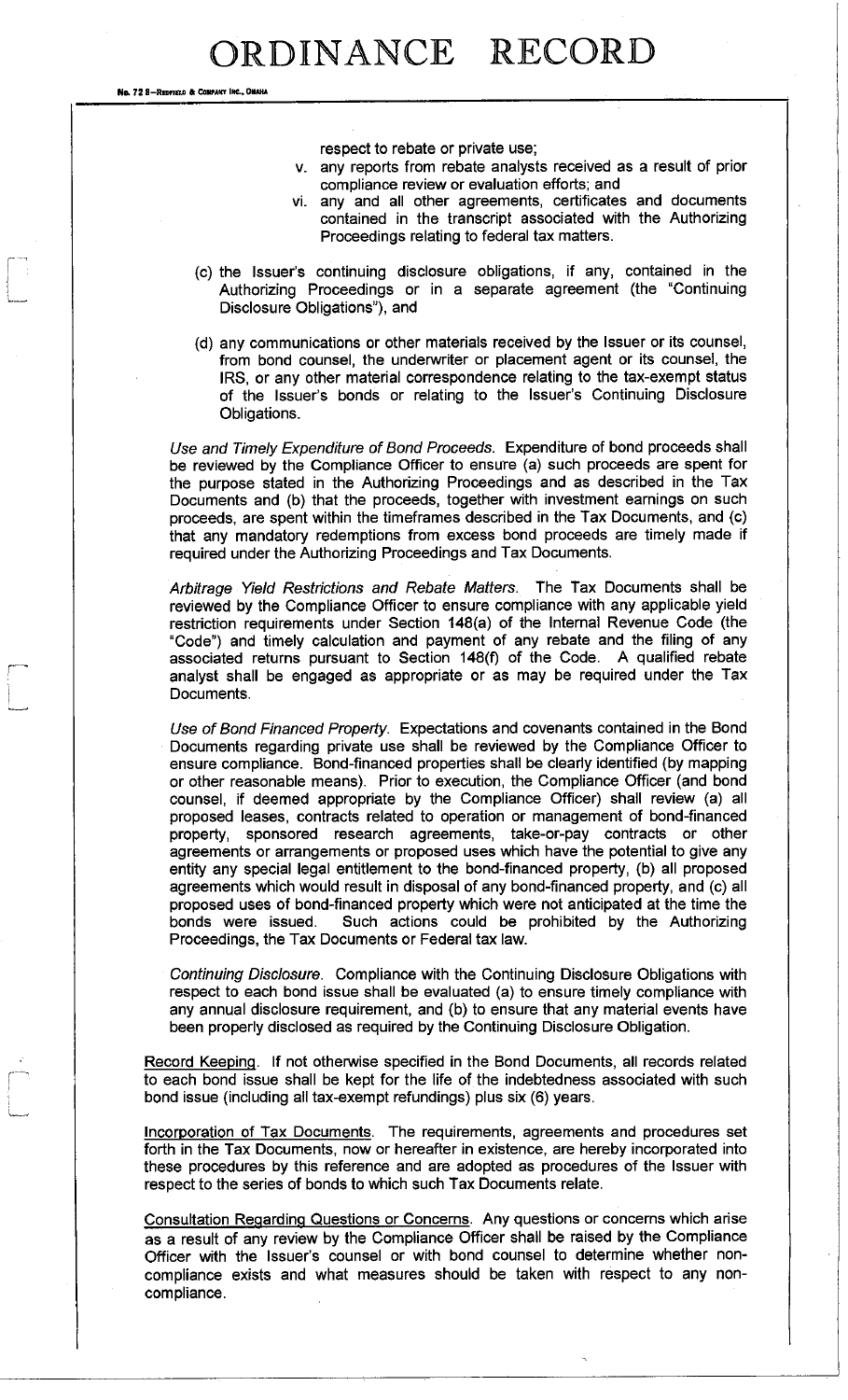No. 72 8-REDFIELD & COMPANY INC., OMAHA

VCAP and Remedial Actions. The Issuer is aware of (a) the Voluntary Closing Agreement Program (known as "VCAP") operated by the Internal Revenue Service which allows issuers under certain circumstances to voluntarily enter into a closing agreement in the event of certain non-compliance with Federal tax requirements and (b) the remedial actions available to issuers of certain bonds under Section 1.141-12 of the Income Tax Regulations for private use of bond financed property which was not expected at the time the bonds were issued.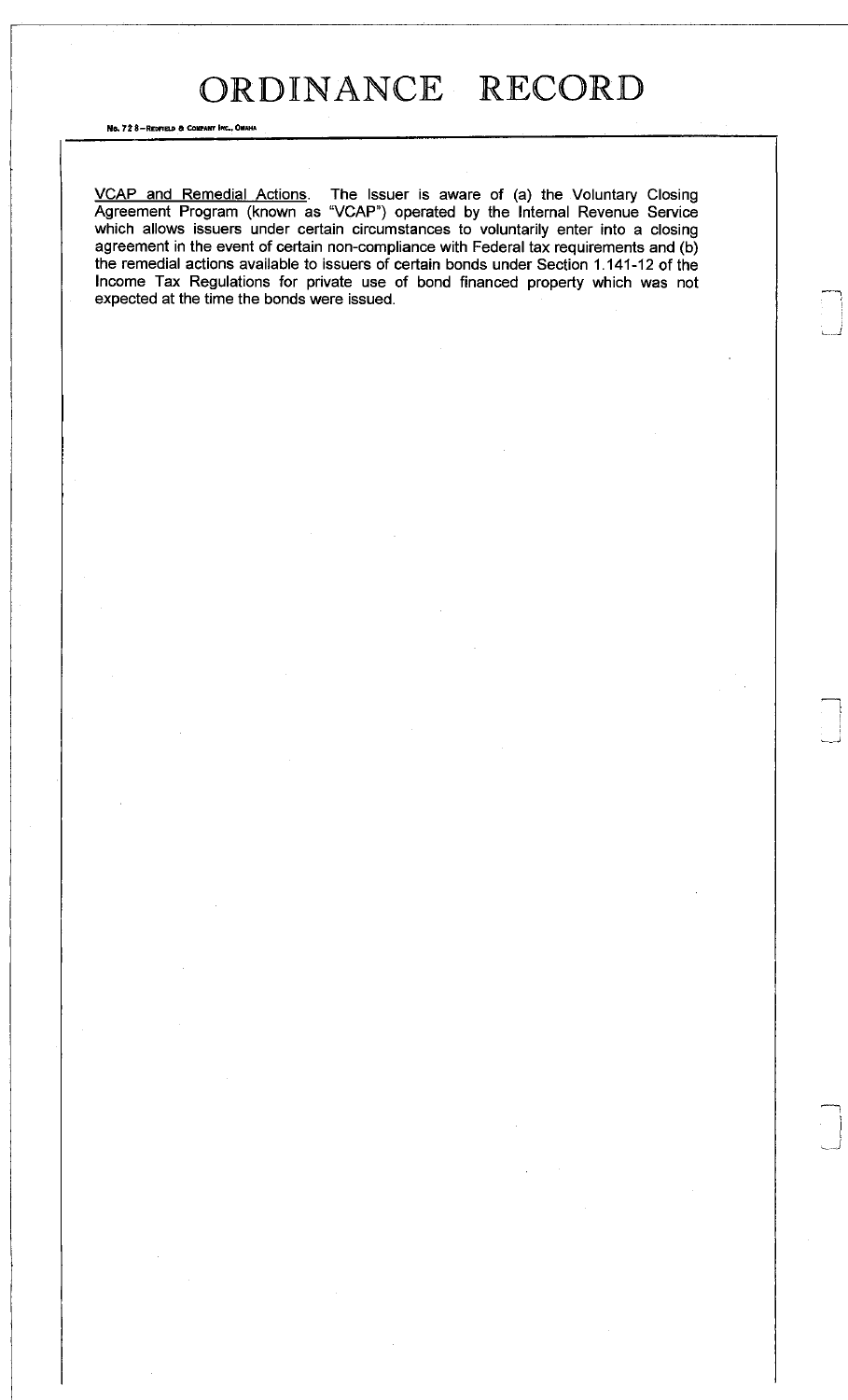No. 72 8-REDFIELD & CONFANY INC., ONAHA

### **NOTICE OF PUBLICATION**

### **OF ORDINANCE NO.**

#### **IN PAMPHLET FORM**

Public Notice is hereby given that at a meeting of the Mayor and Council of the City of La Vista, Nebraska, held at  $\ldots$  m. on Tuesday, September 15, 2015, there was passed and adopted Ordinance No. (the "Ordinance") entitled:

#### **ORDINANCE NO.**

**AN ORDINANCE AUTHORIZING THE ISSUANCE OF GENERAL OBLIGATION REFUNDING BONDS OF THE CITY OF LA VISTA, NEBRASKA, IN ONE OR MORE SERIES, IN THE AGGREGATE STATED PRINCIPAL AMOUNT OF NOT TO EXCEED EIGHT MILLION FIVE HUNDRED THOUSAND DOLLARS (\$8,500,000) FOR THE PURPOSE OF REFUNDING ALL OR A PORTION OF (A) \$2,800,000 OUTSTANDING PRINCIPAL AMOUNT OF GENERAL OBLIGATION REFUNDING BONDS, SERIES 2011 A, DATED JUNE 29, 2011; (B) \$4,900,000 OUTSTANDING PRINCIPAL AMOUNT OF GENERAL OBLIGATION REFUNDING BONDS (OFF-STREET PARKING PROJECT), SERIES 2011B, DATED JUNE 29, 2011; AND (C) \$1,185,000 OUTSTANDING PRINCIPAL AMOUNT OF GENERAL OBLIGATION REFUNDING BONDS, SERIES 2011, ISSUED BY SANITARY AND IMPROVEMENT DISTRICT NO. 195 OF SARPY COUNTY, NEBRASKA, DATED APRIL 15, 2011 AND AUTHORIZING THE REDEMPTION OF SUCH BONDS TO BE REFUNDED; PRESCRIBING THE FORM OF SUCH BONDS TO BE ISSUED AND AUTHORIZING OFFICERS OF THE CITY TO APPROVE CERTAIN FINAL TERMS OF THE BONDS; PROVIDING FOR THE LEVY AND COLLECTION OF TAXES TO PAY THE SAME, IF NECESSARY; PROVIDING FOR THE SALE OF THE BONDS; AUTHORIZING THE DELIVERY OF THE BONDS TO THE PURCHASER; AND PROVIDING FOR THE DISPOSITION OF BOND PROCEEDS; AND ORDERING THE ORDINANCE PUBLISHED IN PAMPHLET FORM.** 

The Ordinance was published in pamphlet form on , 2015. Copies of the Ordinance as published in pamphlet form are available for inspection and distribution at the Office of the Clerk, in the City of La Vista, Nebraska.

> Pamela Buethe City Clerk

[SEAL]

Publish: 2015